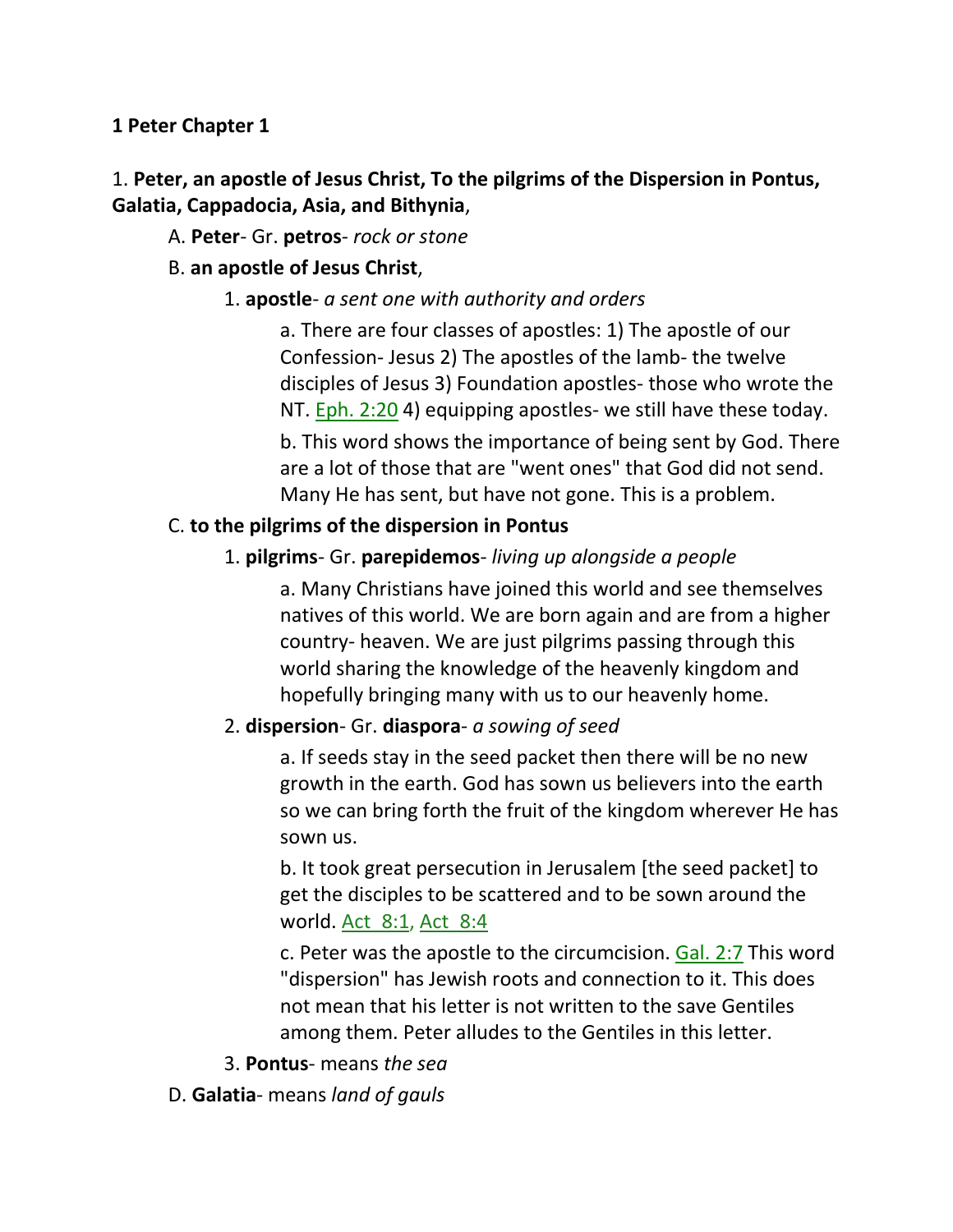- 1. Paul had visited this region during His missionary journeys.
- E. **Cappadocia** means *province of good horses*
- F. **Asia** means *orient*
- G. **and Bithynia**
	- 1. **Bithynia** means *a violent rushing*

a. It is interesting that the Lord forbid Paul during his second missionary journey from entering into Bithynia with the gospel. The same thing happened when he tried to go into Asia. The "no" from the Lord meant not yet for Asia and "never" for Bithynia. Apparently, Bithynia was Peter's region he would minister in. Paul would later visit Asia at the end of his second missionary journey and during his third journey.

2. **elect according to the foreknowledge of God the Father, in sanctification of the Spirit, for obedience and sprinkling of the blood of Jesus Christ: Grace to you and peace be multiplied.** 

## A. **elect according to the foreknowledge of God the Father,**

- 1. **elect** Gr. **eklektos** *select out*
	- a. Jesus is the elect One. Those who believe in Him are put in Him and join His election.

# 2. **foreknowledge**- Gr. **prognosis**- *to have knowledge of before or in advance*

a. We get our English word **prognosis** from this Greek word. Unlike a doctor's prognosis, which is just an educated guess, God knows exactly what will take place in the future.

b. This verse mentions all three members of the Godhead in their work of redemption.

c. God's election and predestination are preceded by His foreknowledge. Rom\_8:29 He knows all those who will receive him by faith.

# B. **in sanctification of the Spirit,**

1. **sanctification**- Gr. **hagiasmos**- *the state of being set apart*

a. This is the work of the Spirit drawing sinners out of the world and unto Himself. No one can get saved unless the Spirit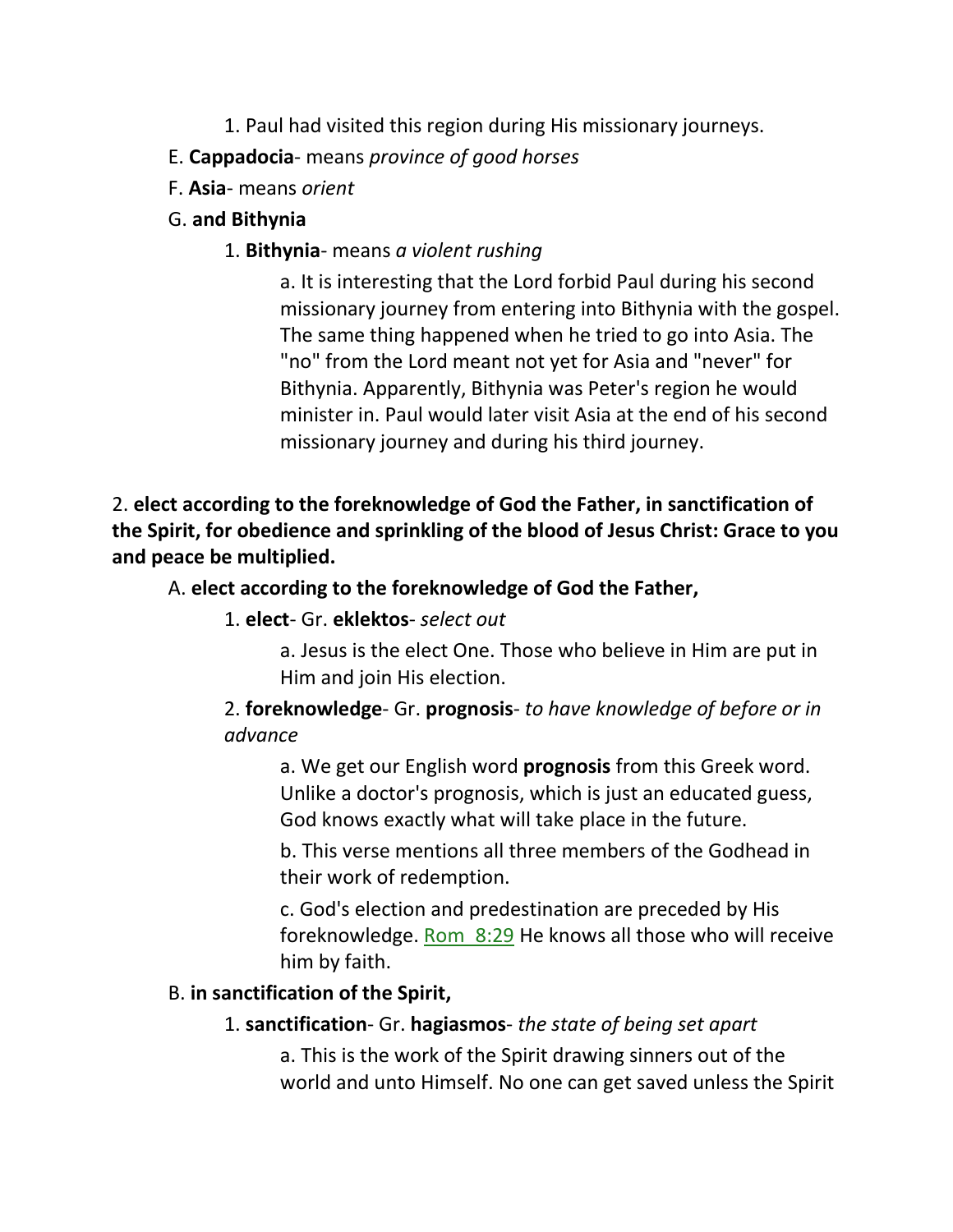first draw them.

### 2. **Spirit**- Gr. **pneuma**

## C. **for obedience and sprinkling of the blood of Jesus Christ:**

## 1. **obedience**- Gr. **hupakoe**

a. This is the obedience of faith. The Spirit draws people, but they have to believe upon Christ. God will not force them to believe or receive Christ.

## 2. **sprinkling**- Gr. **rhantismos**

a. There were only three circumstances in the Old Testament where blood was sprinkled on people. First, at the establishment of a covenant (Exo\_24:5-8). Second, at the ordination of Aaron and his sons (Exo  $29:21$ ). Finally, in the purification ceremony for a cleansed leper (Lev\_14:6-7). The **sprinkling of the blood of Jesus** on us accomplishes the same things. First, a covenant is formed, then we are ordained as priests to Him, and finally we are cleansed from our corruption and sin. Each one of these things is ours through the work of Jesus on the cross. - David Guzik Commentary

b. Somehow God sprinkles our new reborn spirit with the blood of Jesus purifying it from all sin and contamination.

## 3. **blood**- Gr. **aima**

a. Without the shedding of blood there is no remission of sins. The blood of Jesus is the currency that procures forgiveness from God. This is provided by Christ, not us.

## D. **Grace to you and peace be multiplied**

## 1. **grace**- Gr. **charis**- *unmerited favor, power, strength, ability*

a. Grace is God's resource to live out everything mentioned in this book.

## 2. **peace**- Gr. **eirene**- *tranquility, oneness*

a. Peace is a by-produce of receiving grace. Grace always precedes peace.

b. This verse unfolds redemption from start to finish- 1) God foreknows us from eternity past who will respond to the gospel 2) He works to separate a sinner from the world by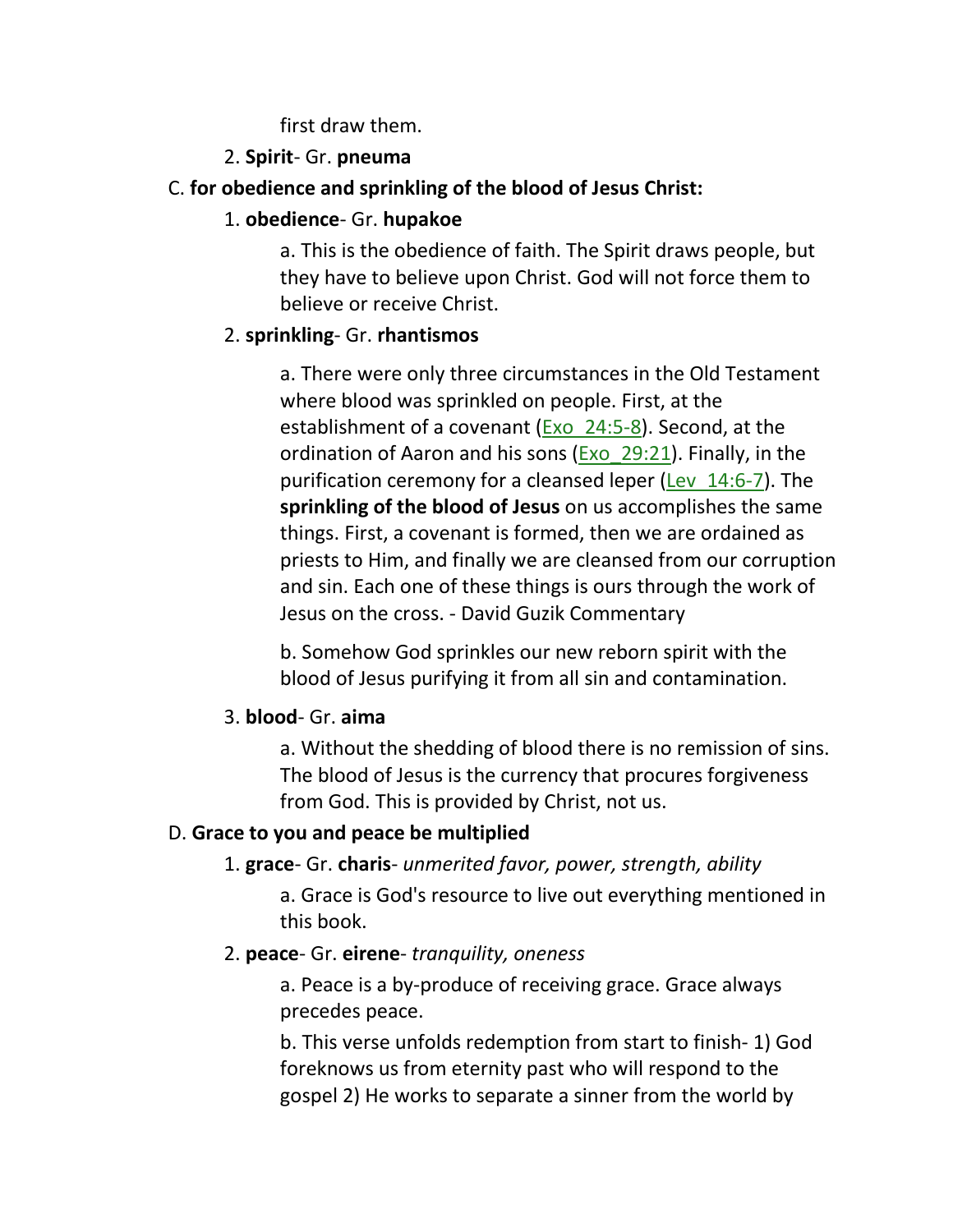calling them to salvation 3) A sinner believes upon Christ 4) They are sprinkled by the blood of Jesus 5) The walk out the Christian life by God's grace in peace.

3. **Blessed** *be* **the God and Father of our Lord Jesus Christ, who according to His abundant mercy has begotten us again to a living hope through the resurrection of Jesus Christ from the dead,** 

#### A. **Blessed be the God and Father of our Lord Jesus Christ,**

#### 1. **Blessed**- Gr. **eulogetos**- *one well-spoken of*

a. God is blessed in heaven, but we must choose to bless Him on earth. Let's speak well of God to Him and about Him to others.

b. Many have a personal beef with God. Few will speak ill of Him to others, but many fail to bless Him either. We need to realize that if there is a problem in our life it is either rooted in the enemy's attack or our own failure. God is always good and loves us perfectly. He has never been wrong once.

#### 2. **God and Father of our Lord Jesus Christ**

a. Jesus called the Father His God. John 20:17

### B. **who according to His abundant mercy has begotten us again to a living hope through the resurrection of Jesus Christ from the dead**

#### 1. **abundant**- Gr. **polus**

a. God does not just have mercy, but He has abundant mercy! He is plenteous in mercy! Ps. 103:7

#### 2. **mercy**- Gr. **eleos**

a. Mercy does not give us what we deserve. Grace gives us what we don't deserve. Often Christians get this wrong. They will do something stupid or sin and then ask for grace to cover it. No, if we had grace to start with so we would have not messed up like we did! What we need is mercy! Grace is God's empowerment.

#### 3. **begotten again**- Gr. **anagennao**

a. This is in our spirit. God gave birth to our spirit in our mother's womb. This was our first birth. Being born again is a second birth of our spirit in salvation.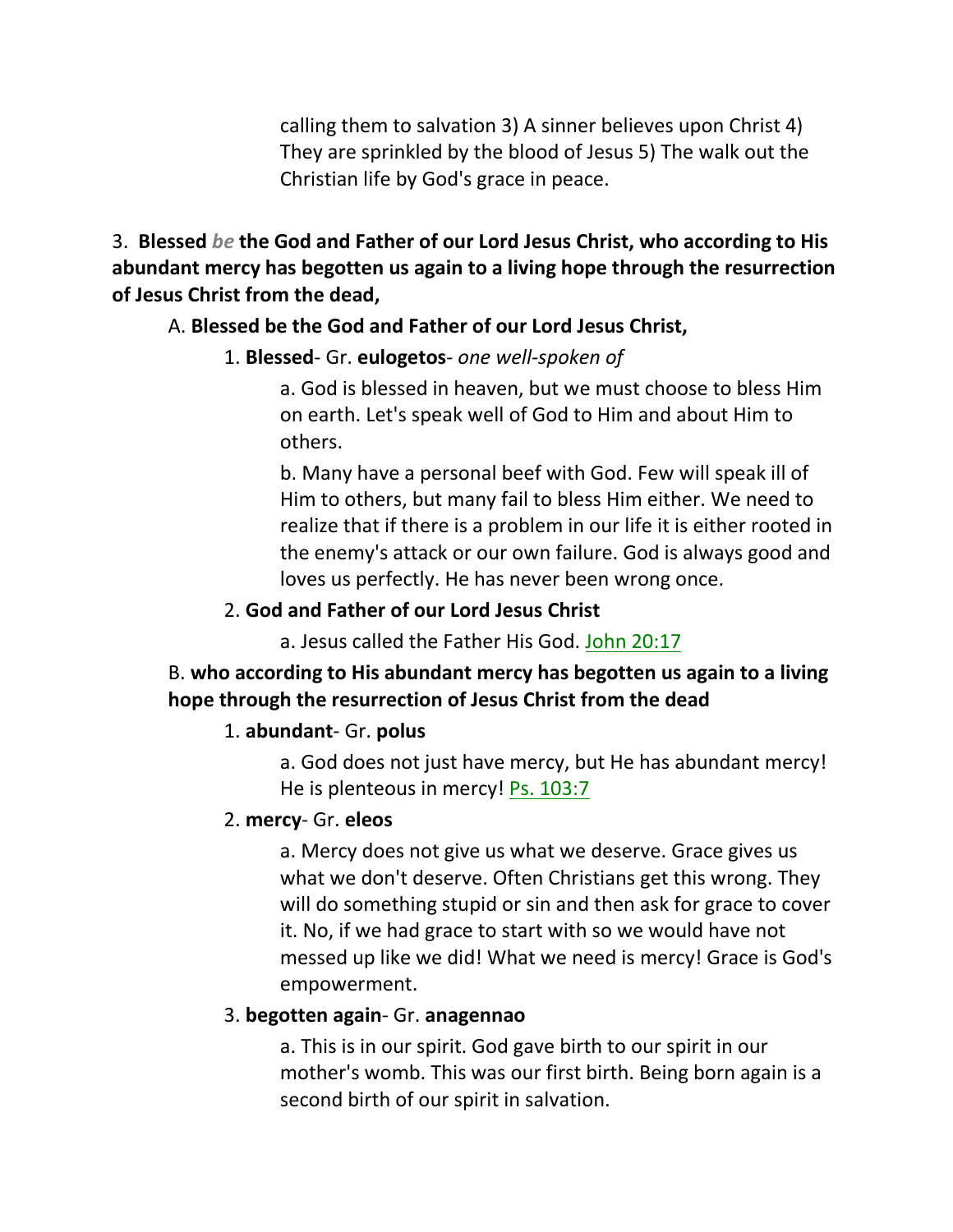### 4. **living**- Gr. **zao**

a. This hope is living because Jesus Christ is our hope. Tit 2:13, Heb 6:19 He was raised from the dead never to die again.

## 5. **hope**- Gr. **elpis**- Gr. *confident expectation of good*

a. Many have a fearful expectation of judgment from God. If you knew how perfectly Jesus was judged and paid for all our sins, you would only have a confident expectation of good from Him.

## 6. **resurrection**- Gr. **anastasis**

a. A number of individuals were raised from the dead both in the OT and NT, but later died again. However, only one person has been resurrected to never die again- that is Jesus!

b. The resurrection of Jesus physical body from the dead is one of the cardinal truths of the Word of God you MUST believe in order to be a true Christian. If Jesus was not raised then we are still in our sins!

7. **dead**- Gr. **nekros**

4. **to an inheritance incorruptible and undefiled and that does not fade away, reserved in heaven for you,**

A. **to an inheritance incorruptible and undefiled and that does not fade away,**

1. **inheritance**- Gr. **kleronomia**- *Inheritance, that which constitutes one as an heir. An inheritance by lot.*

a. An inheritance is what you get for being born in a family and is activated upon a death. Jesus death activated our inheritance because we are born into the family of God. On earth we first our born into a family and then receive an inheritance when someone dies in the family. Spiritually speaking it is backwards. Jesus died first and then we are born into God's family. The inheritance was provided before we ever were born again. We were born-again into an inheritance Jesus provided!

b. Really our personal inheritance is just a portion shared by Jesus to us.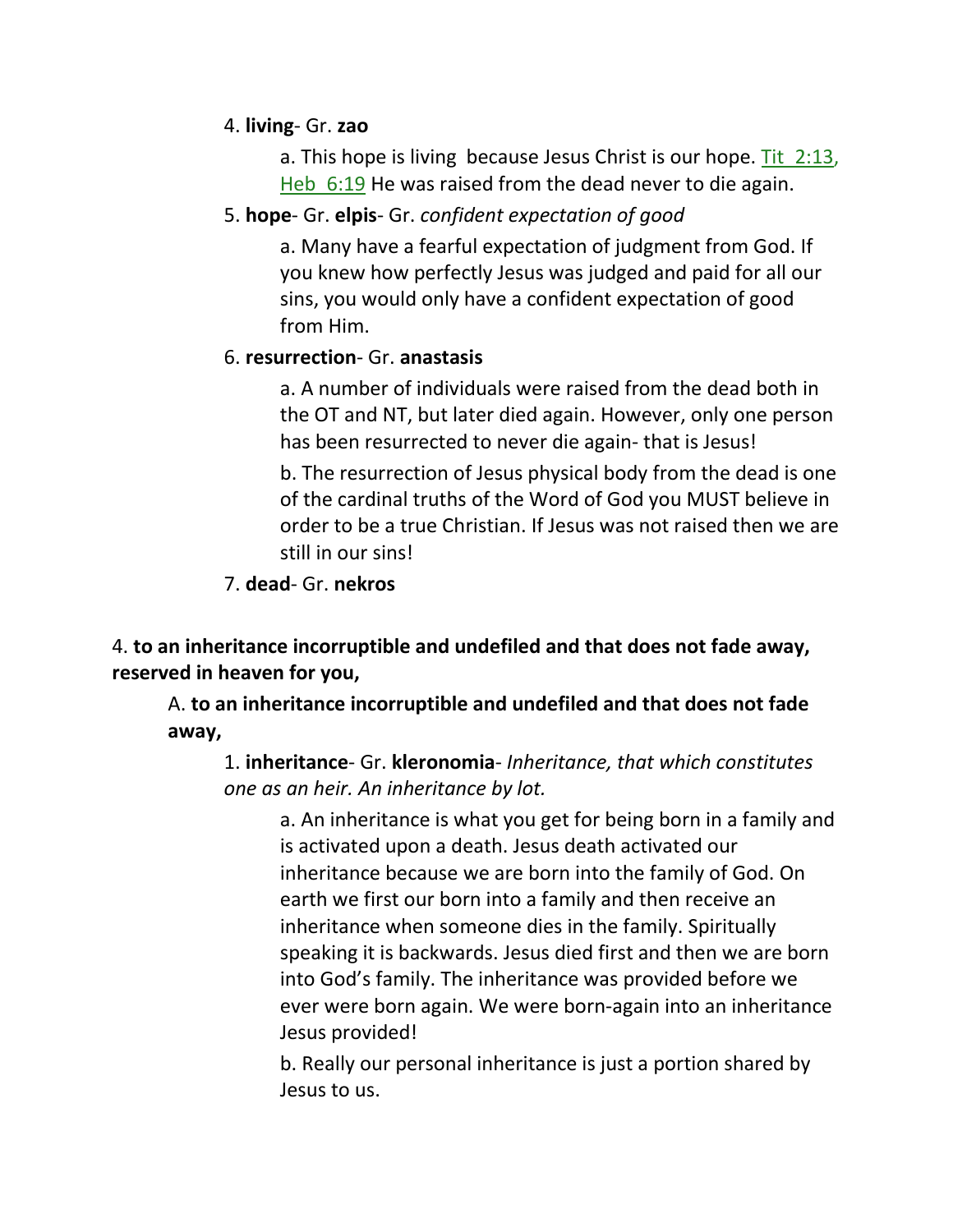2. **incorruptible**- Gr. **apthartos**- *uncorrupted, not liable to corruption or decay, imperishable*

a. It is death-proof.

b. Part of this inheritance is an incorruptible resurrection body that will never die. 1 Cor. 15:53-54

3. **undefiled**- Gr. **amiantos**- *not defiled, unsoiled*

a. It is sin-proof.

4. **fade away**- Gr. **amarantos**- *not fading away, unfading, perennial* a. It is time-proof. We will enjoy this inheritance throughout endless ages! Praise God!

### B. **reserved in heaven for you**

### 1. **reserved**- Gr. **tereo**- *to keep*

a. Just like a reservation at a restaurant keeps your place even if you are not there yet, so we have a reservation in heaven. What belongs to us there is kept for us though we are not there yet. When we get to heaven they will ask what name the reservation is under and you will need to say**, JESUS**! You will be allowed entrance to enjoy your inheritance!

### 2. **heaven**- Gr. **ouranos**

a. We have an inheritance in the Third Heaven, the New Jerusalem. We will also have an inheritance on the new earth to come. Matt. 5:5

## 5. **who are kept by the power of God through faith for salvation ready to be revealed in the last time.**

### A. **kept**- Gr. **phroureo**- *to guard*

1. In the last verse we see our inheritance is being "reserved" for us in heaven. The Greek word there simply means to keep something until it is to be retrieved. Here we see that we are "kept" by the power of God. The Greek word here means to guard against any that would give assault and take what does not belong to them. There is no enemy in heaven that threatens to break in and steal our inheritance there.

2. We belong to God and we are guarded from the onslaught of the enemy that would want to harm and destroy us. We are marked for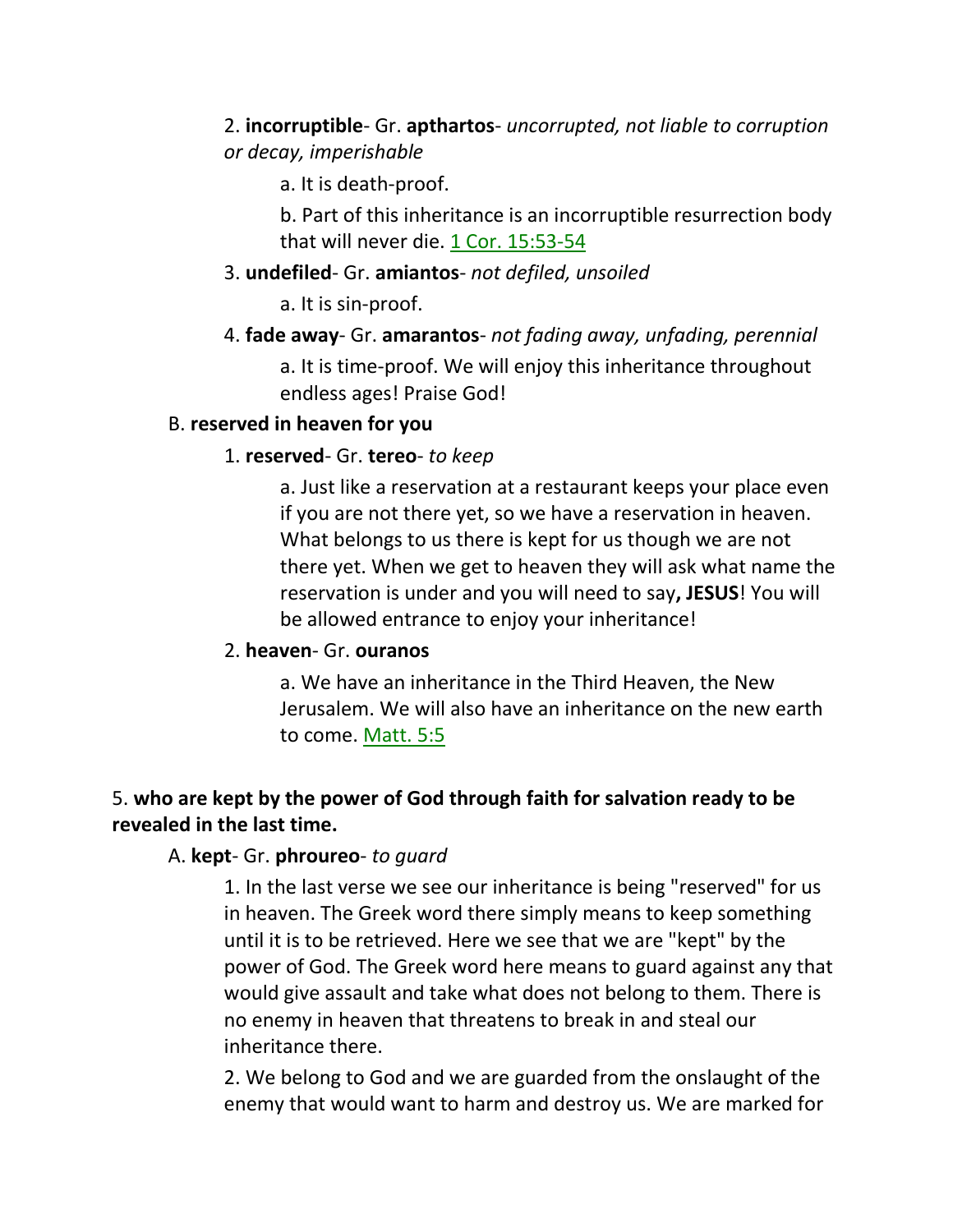God and are guarded by the power of the Holy Spirit.

## B. **power**- Gr. **dunamis**

1. This is the power of the Holy Spirit.

## C. **faith**- Gr. **pistis**- *firm persuasion*

1. It is very important to see the balance of grace and faith here. God is the One who keeps us, but we are also kept through our faith for salvation. The teaching that all men will be saved irrespective of faith is a heresy.

## D. **salvation**- Gr. **soteria**- *deliverance*

1. We are saved by grace through faith.

# E. **revealed**- Gr. **apokalupto**- *to uncover*

1. This is when the Sons of God will be revealed. Rom. 8:19

# F. **last**- Gr. **eschatos**

# G. **time**- Gr. **kairos**- *time period or season*

1. This speaks of the return of the Lord when the church will experience resurrection.

2. The last days started on the day of Pentecost, but this speaks of the last of the last days.

# 6. **In this you greatly rejoice, though now for a little while, if need be, you have been grieved by various trials,**

A. **In this you greatly rejoice,**

# 1. **greatly rejoice**- Gr. **agalliao**- *to jump up and down in exultation*

a. We are not jumping for joy because of the trials but for what awaits us on the other side of the trials.

# B. **though now for a little while,**

1. **now**- Gr. **arti**- *just now*

# 2. **little while**- Gr. **oligos**- *short time*

a. The momentary affliction we face now is working for us a far greater eternal weight of glory! 2 Cor. 4:17

# C. **if need be,**

# 1. **need be**- Gr. **dei esti-** *if it is necessary*

a. This addition by Peter shows us that it is not always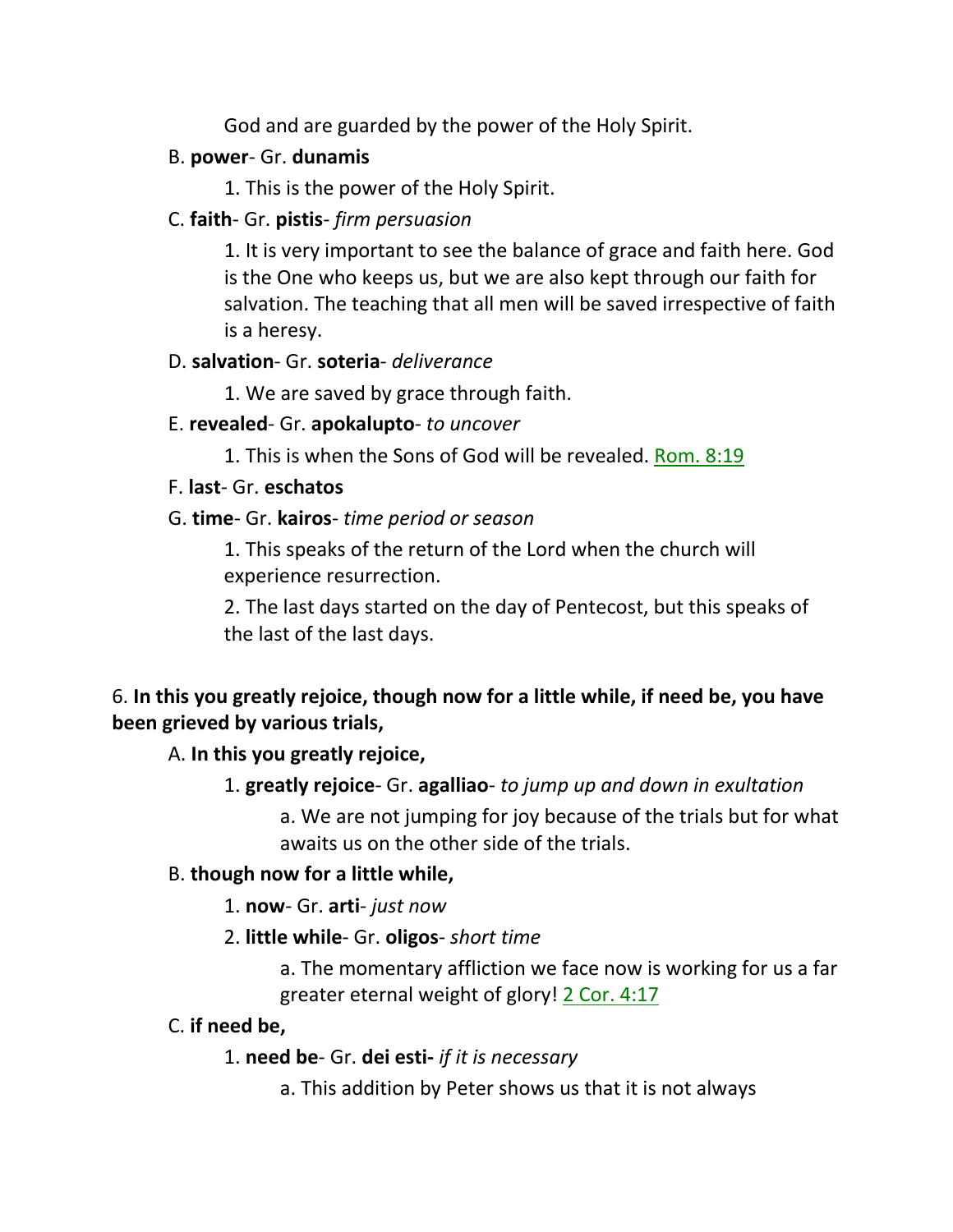necessary that we go through trials all the time. Some people think that if you are not going through a trial, then you are not serving God. There are times when you will encounter battle and sometimes you will have rest.

b. During the Civil War there were a number of battles. In between these the troops rested or trained.

c. Many think that trials we face are all about teaching us something. No, trials are battles on a battlefield. Soldiers learn in boot camp and in on-going training. The battlefield is where they put their training into action for the purpose to liberate enslaved souls like they did in the Civil War. We are to learn from God in times we spend in the Word of God and in church. We put these things into practice on the battle field. We encounter trials not because God wants us to, but because He wants us to free enslaved souls. In the process of doing this the enemy will attack us to try to stop us and neutralize us. He does want to lose any of these enslaved souls.

d. Likewise, we are on a battlefield and encounter hot conflict with the enemies because we are freeing enslaved souls.

#### D. **you have been grieved by various trials**

#### 1. **grieved**- Gr. **lupeo**

a. No one likes going through trials. War is hell as all veterans of war well know. However, all the hardships are well worth it if people are to be liberated or allowed to remain free. Most of our veterans would go to war again knowing it would liberate people and keep them free.

#### 2. **various**- Gr. **poikolos**- *varied, multi-colored*

a. The enemy will hit us with different shades of trials to try to cause us to fall or give up. Jam. 1:2 [The word various is the translation of the Greek word **poikolos**] For every shade of trial the enemy hits us with, God has a matching shade of grace to overcome it! [The word manifold is the translation of the Greek word **poikolos**] 1 Pet. 4:10

#### 3. **trials**- Gr. **peirasmos**- *tests to break*

a. This Greek word is used of the enemy's trials he sends us. God does try us but another Greek word is used in these cases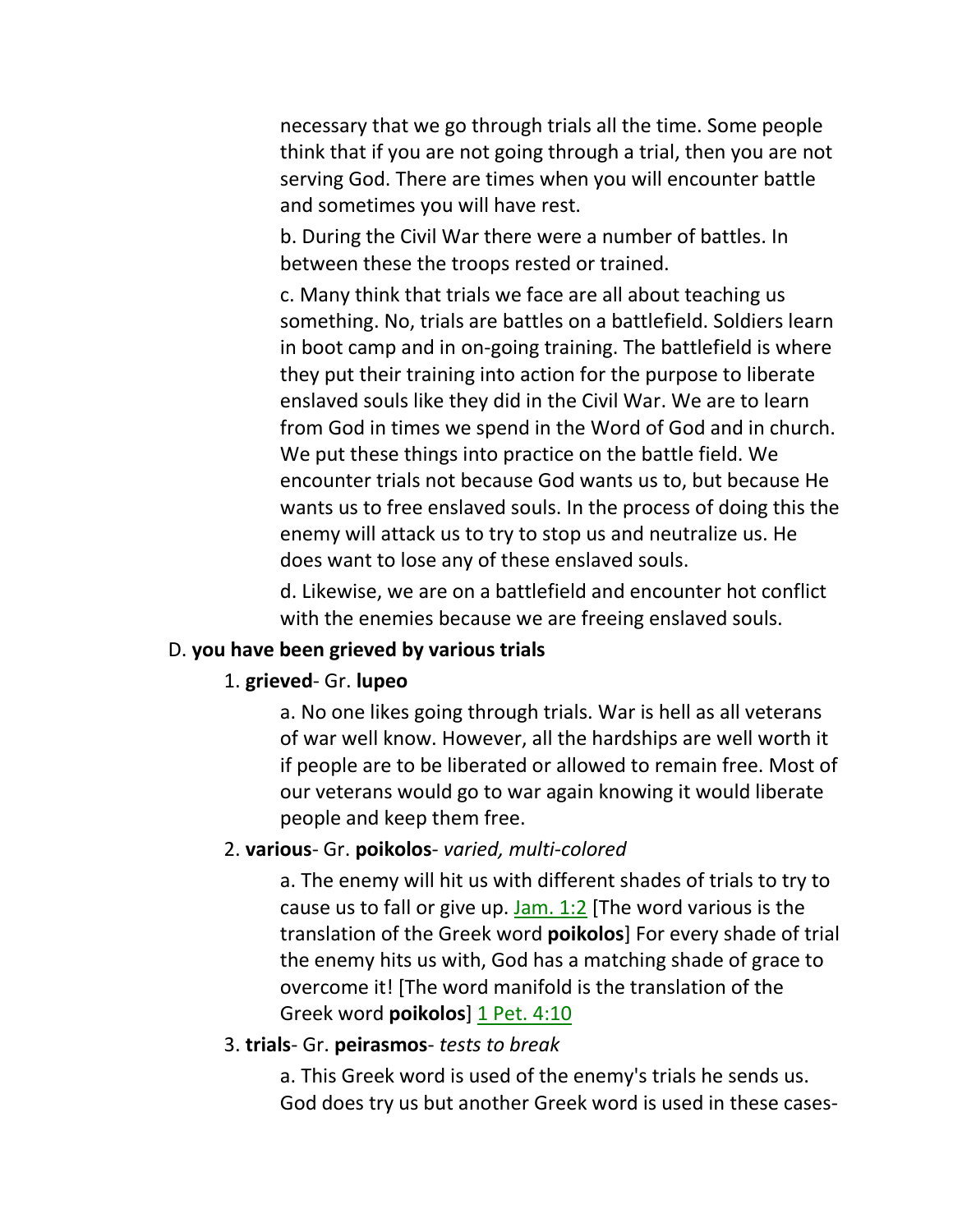it is the Greek word **dokimos**- to test in order to approve and use. This is a word of trial for the purpose of promotion and greater usability.

7. **that the genuineness of your faith,** *being* **much more precious than gold that perishes, though it is tested by fire, may be found to praise, honor, and glory at the revelation of Jesus Christ,** 

A. **that the genuineness of your faith,**

1. **genuineness**- Gr. **dokimion**- *testing for approval and genuineness*

a. Genuine faith is one of the results of the Word of God. 1 Tim. 1:5

b. Timothy, his mother, and grandmother had genuine faith. 2 Tim. 1:5

2. **faith**- Gr. **pistis**- *firm persuasion*

## B. **being much more precious than gold that perishes,**

1. **precious**- Gr. **time**- *having weight or value*

a. Peter uses this word *precious* eight times in his two short letters. This is amazing that God's grace could so touch this hard fisherman that this word "precious" would be an integral part of his vocabulary!

## 2. **gold**- Gr. **chrusion**- *a golden object*

a. Peter is not saying faith is gold, but that it is more precious than gold.

3. **perishes**- Gr. **apollumi**- *to be destroyed*

## C. **though it is tested by fire,**

1. **tested**- Gr. **dokimazo**- *test to approve the genuiness and usefulness of*

2. **fire**- Gr. **pur**

## D. **may be found unto praise,**

## 1. **found**- Gr. **heurisko**

a. When we trust God we will find praise, honor and glory in the end. If we try to obtain praise, honor, and glory by our works we will come up empty handed in the end. Rom. 2:7

b. We find the things of the kingdom when we operate in grace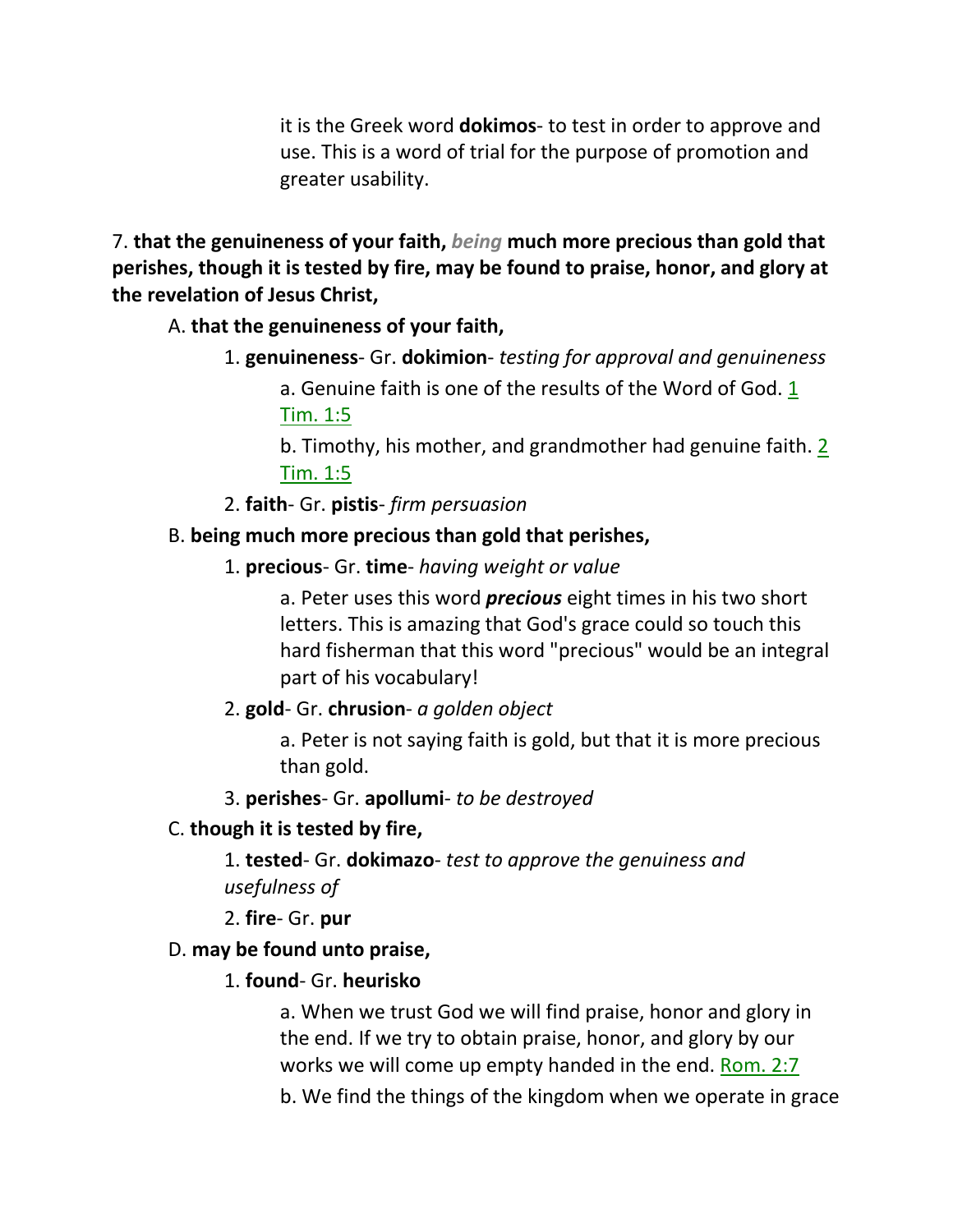and faith and simply focus on Jesus. Matt. 6:33, Heb. 4:16, Phil. 3:9 This is greater than seeking to get things by our works and effort.

### 2. **praise**- Gr. **epainos**

a. God will praise us for our trust in Him. 1 Cor. 4:5

### E. **honor**- Gr. **time**

1. God honors those who honor Him. 1 Sam. 2:30 Our faith and trust honors Him.

## F. **and glory at the revelation of Jesus Christ.**

### 1. **glory**- Gr. **doxa**

a. We will obtain the glory of the Lord Jesus Christ. 2 Tim. 2:10

## 2. **revelation**- Gr. **apokalupto**

a. When Jesus is revealed in your life it will result in praise, honor, and glory.

## 8. **whom having not seen you love. Though now you do not see** *Him,* **yet believing, you rejoice with joy inexpressible and full of glory,**

# A. **whom having not seen you love**.

## 1. **seen**- Gr. **eido**- *to know by seeing*

a. There may be a rare case where a Christian will see Jesus with their eyes before they die, but the vast majority of believers will never see Jesus with their natural eyes until they pass over to the other side. Until then we can see Him in the Word and by the Spirit with the eyes of our heart.

b. There is a blessing attached to not having seen Jesus with our natural eyes, but still believe on Him. Joh\_20:29

## 2. **love**- Gr. **agape**

a. We love Him, because He first loved us. 1 John 4:19

## B. **Though now you do not see Him,**

# 1. **see**- Gr. **horao**

a. This is with the natural eyes. We can see him with the eyes of our heart however. Eph. 1:18

## C. **yet believing,**

# 1. **believing**- Gr. **pisteuo**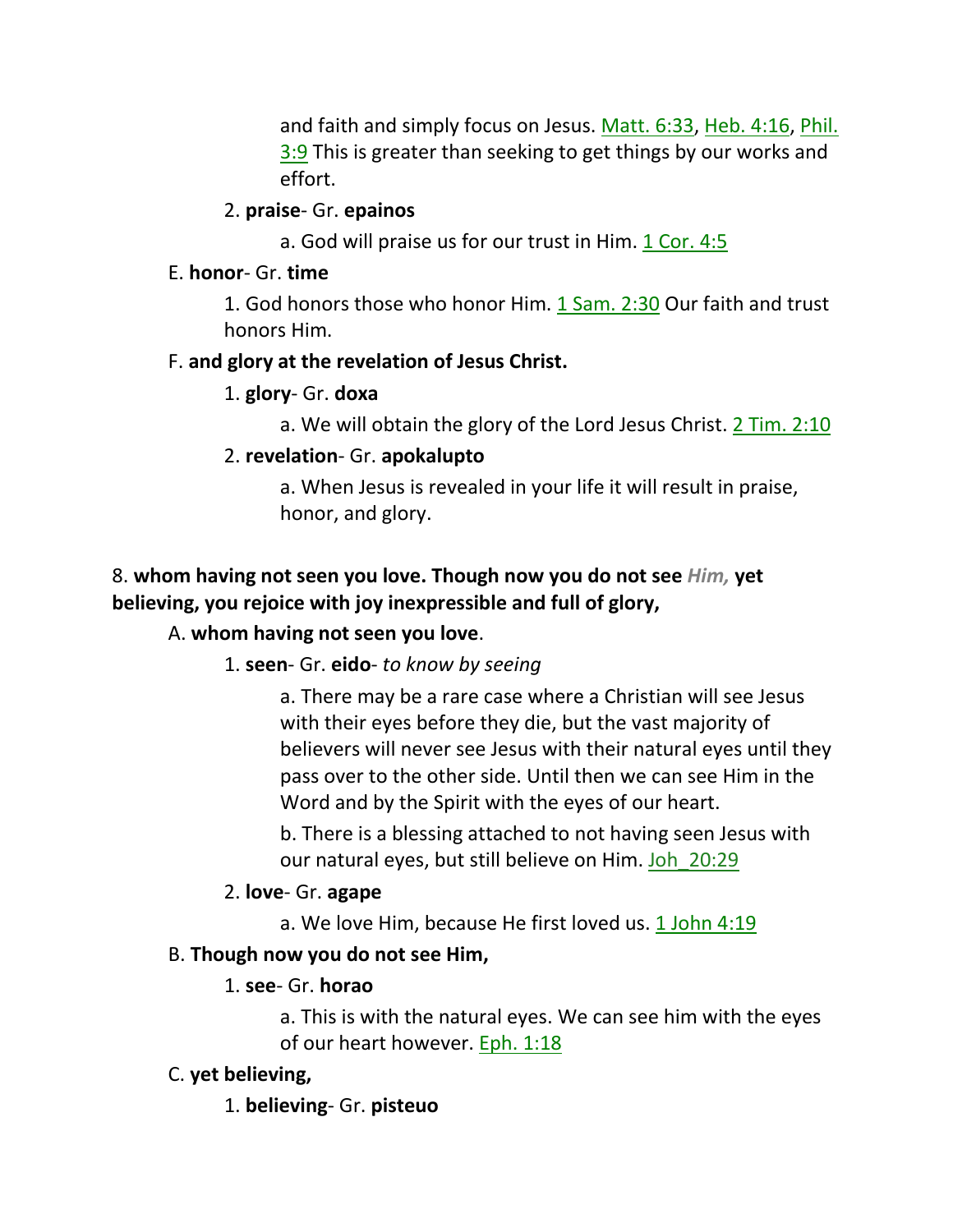### a. We walk by faith, not by sight.  $2Co$  5:7

### D. **you rejoice with joy inexpressible and full of glory**

### 1. **rejoice**- Gr. **agalliao**

### 2. **joy**- Gr. **chara**

a. Two fruit of believing is joy and peace. Rom. 15:13

b. We don't have to see outward manifestations to have joy in the revelation we have in our heart. Hab 3:17-18

### 3. **inexpressible**- Gr. **aneklaletos**- *not uttered, unspeakable*

### 4. **full of glory**- Gr. **doxazo**

a. This is the quality of joy we will have through eternity in heaven!

### 9. **receiving the end of your faith—the salvation of** *your* **souls**.

### A. **receiving the end of your faith**

1. **receiving**- Gr. **kolumbao**- *to take up or carry away in order to care for and preserve, to carry off what is one's own*

## 2. **end**- Gr. **telos**- *the end to which all things relate, the aim, purpose*

a. There is a beginning to our faith and an end to of our faith in this life. Faith is always in God's grace. God's grace began our faith walk and it will end our faith walk. What God started He is faithful to complete! We can have faith in God's faithfulness!

b. The just shall live by faith until the end of this life.

3. **faith**- Gr. **pistis**- *firm persuasion*

## B. **the salvation of your souls**

## 1. **salvation**- Gr. **soterion**- *deliverance*

## 2. **souls**- Gr. **psuche**

a. Our spirit has been saved. Our soul is being saved. It will be completed when we cross over to the others side. Then one day when Jesus returns we will receive our resurrection body and complete our tri-part salvation- spirit, soul, and body.

b. We continue to work out our salvation in our souls as long as we live in this life. Phil. 2:12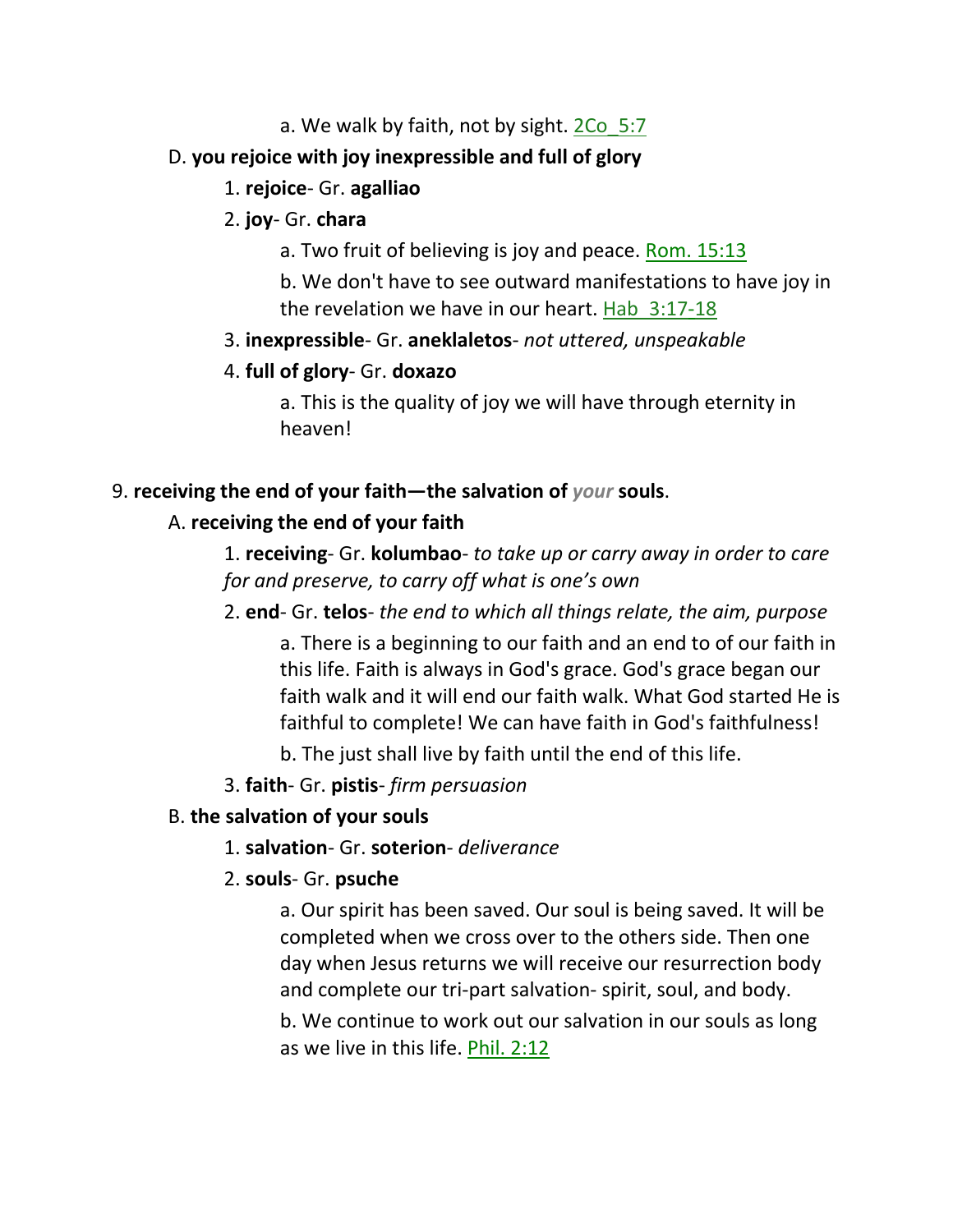10. **Of this salvation the prophets have inquired and searched carefully, who prophesied of the grace** *that would come* **to you,** 

## A. **Of this salvation the prophets have inquired and searched carefully,**

### 1. **salvation**- Gr. **soterion**- *deliverance*

a. Specifically, salvation through the person of Jesus Christ.

## 2. **prophets**- Gr. **propheteia**

a. The prophets of the OT were prophesying about the day we live in and the dispensation we enjoy today.

b. These are the major and minor prophets.

### 3. **inquired**- Gr. **ekzeteo**- *to seek or search out*

a. The angels are like these prophets. They desire to look into and understand this salvation we are experiencing. vs. 12

## 4. **searched carefully**- Gr. **exereunao**- *search anxiously and diligently*

a. As the book of Revelation is to us which deals with the future after the church age, so it was the same with them in the OT about what we are experiencing today. They looked through a glass darkly.

b. Daniel said that he heard but did not understand what was told him about the days to come. Dan. 12:8

## B. **who prophesied of the grace that would come to you,**

## 1. **prophesied**- Gr. **propheteuo**

## 2. **grace**- Gr. **charis**

a. The OT does not talk about grace nearly as much as the NT since they were under the covenant of Law. The word grace only appears 69 times in the OT. The NT uses the word grace 156 times. Grace and faith are tied together. The word faith is used only twice in the OT. It is mentioned 244 times in the NT. The law is not of faith. Rom. 3:27

### 3. **you**

a. This is us in the grace/church age.

11. **searching what, or what manner of time, the Spirit of Christ who was in them was indicating when He testified beforehand the sufferings of Christ and the glories that would follow.**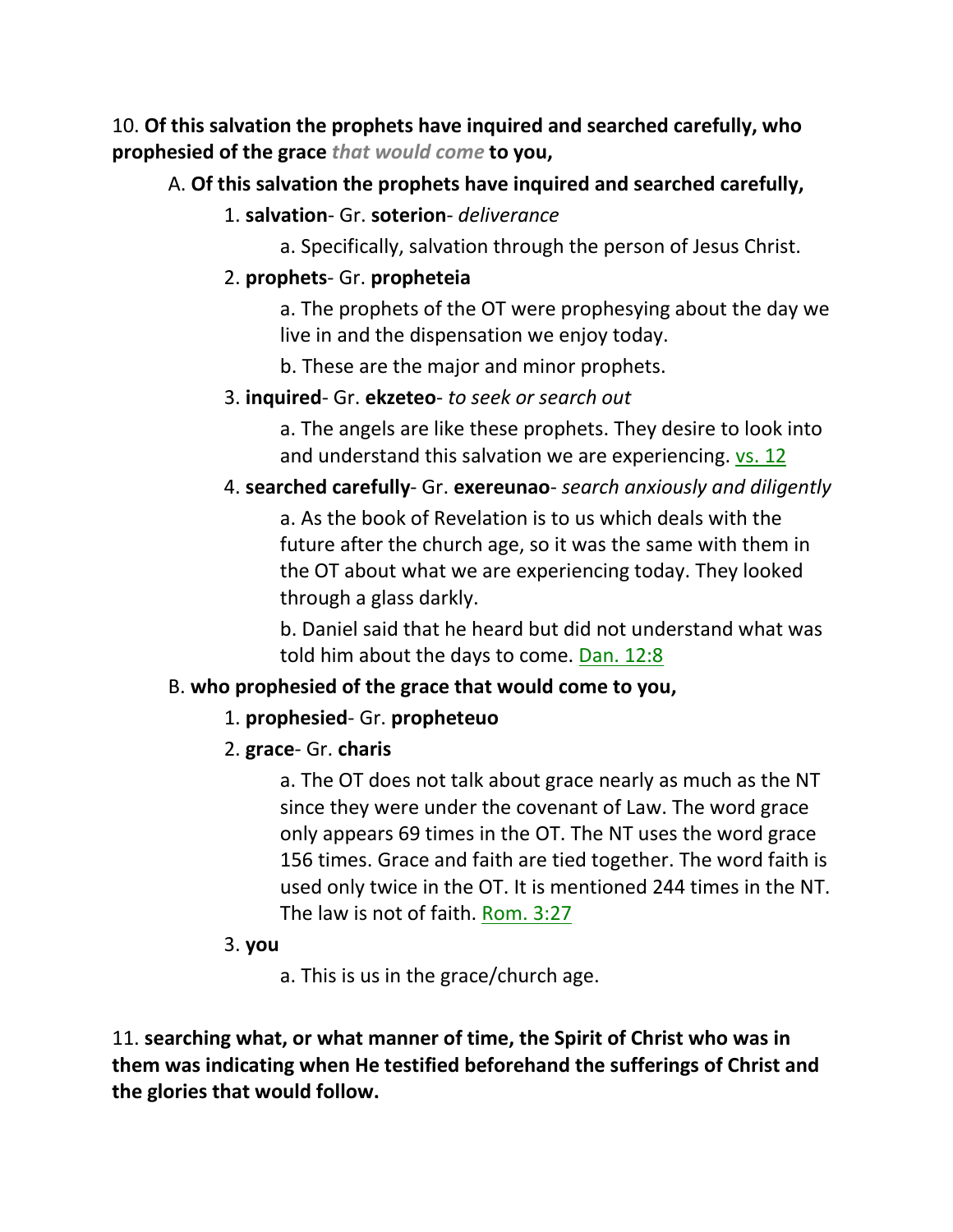### A. **searching what,**

- 1. **searching** Gr. **ereunao**
- 2. **what** Gr. **tis** translate *who*

a. The prophets sought to find out who this suffering Messiah would be. We can look back and see it was Jesus.

b. Unbelieving Jews are still waiting for their coming Messiah. They just don't realize when He comes it will be His return to the Earth!

### B. **or what manner of time,**

1. **time**- Gr. **kairos**- *season or time period*

a. The prophets did not know when these things would take place, whether in their own lifetime or well after it.

b. It is interesting to note that when Philip approached the Ethiopian eunuch in his chariot in the book of Acts that this man asked him if Isaiah was talking about himself or someone else. Philip showed him that it referred to the person of Jesus who lived many years after Isaiah. Acts 8:34-35

# C. **the Spirit of Christ who was in them was indicating when He testified beforehand the sufferings of Christ and the glories that would follow**

# 1. **Spirit of Christ in them**

a. Here we see something very interesting. Here it says the Spirit of Christ was **in them**. It has been said by some that the Spirit of God cannot be in someone that is not born again. Then how can you explain where it says that John the Baptist was filled with the Holy Spirit from his mother's womb? Luke 1:15

b. In the OT the Spirit of God came upon people or even was in them for a certain time to do service and acts for God. David asked God not to take the Holy Spirit away from Him. However, the ministry of the Holy Spirit in the OT was not permanent but it was transitory. In the NT the Holy Spirit is given once for all and will abide with believers forever. John 14:16

c. Also, in the NT the Holy Spirit abides in a believer's spirit. In the OT the Spirit came upon people and had influence in their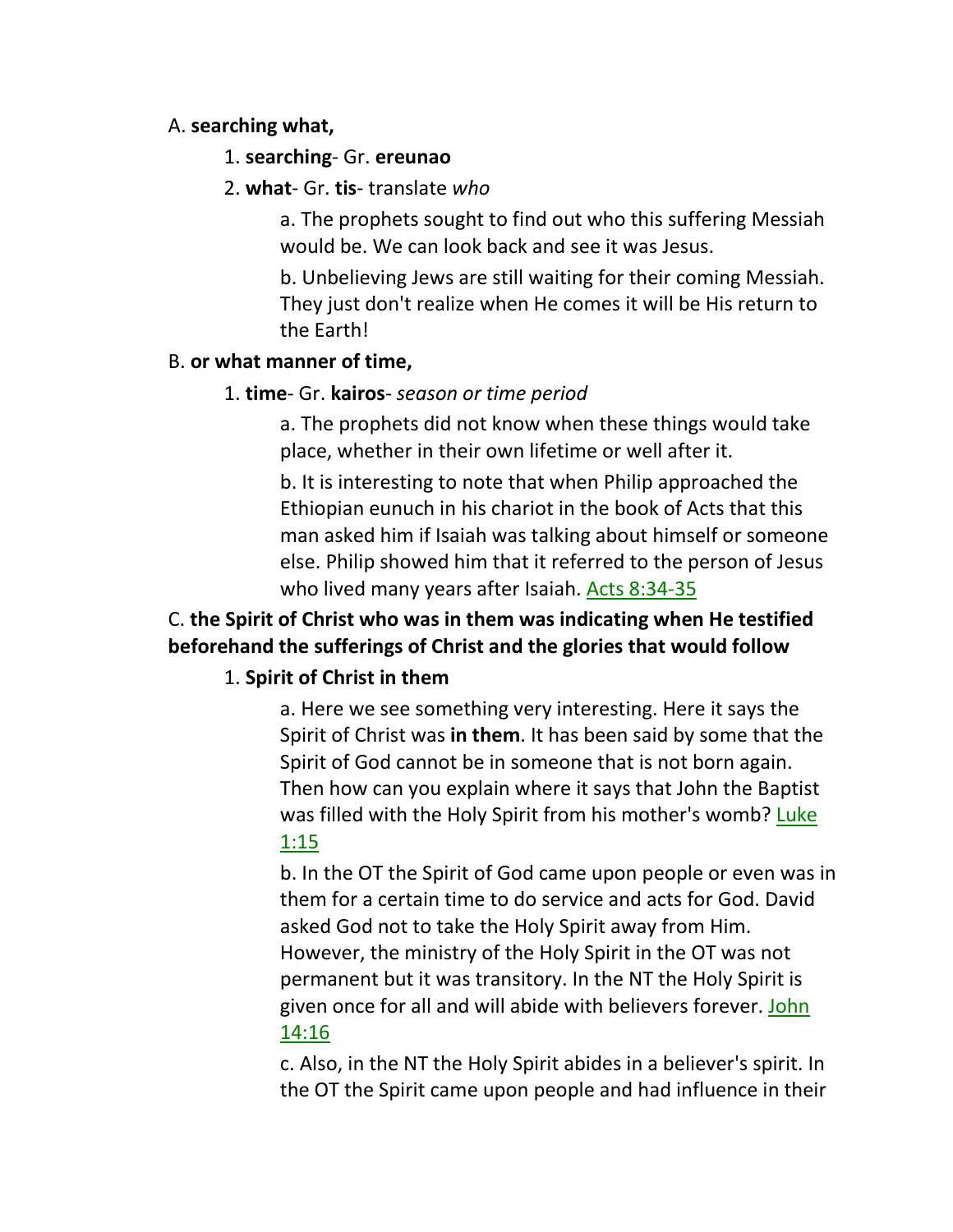soul as far as the yielded to Him.

- 2. **indicating** Gr. **deloo**
- 3. **testified beforehand** Gr. **promaturomai**
- 4. **sufferings** Gr. **pathema**

a. The sufferings of Christ are documented in the OT. See Isaiah 53 and Psalm 22

5. **glories**- Gr. **doxa**

a. The glory of the Messiah and His future kingdom are also documented in the OT. What is not documented in the mystery of the church age inserted between Jesus' first and second comings.

b. Both the sufferings and glories are presented several places in the OT together in the same chapter. Psa\_22:1-21, the sufferings; Psa  $22:22-31$ , the glory. Psa  $69:1-21$ , the sufferings; Psa  $69:30-36$ , the glory. Isa  $53:1-10$ , the sufferings;  $Isa$  53:11-12, the glory.

6. **follow**- Gr. **meta**- *to accompany, come with*

12. **To them it was revealed that, not to themselves, but to us they were ministering the things which now have been reported to you through those who have preached the gospel to you by the Holy Spirit sent from heaven—things which angels desire to look into.** 

A. **To them it was revealed that,**

- 1. **revealed** Gr. **apokalupto** *to uncover, reveal*
- B. **not to themselves**,
	- 1. Not to themselves personally or to those under the Old Covenant.

C. **but to us they were ministering the things which now have been reported to you through those who have preached the gospel to you by the Holy Spirit sent from heaven**

1. **to us**

a. Those living in the New Covenant.

2. **ministering**- Gr. **diakoneo**- *to serve*

a. Prophets and all those speaking for God are servants of the people they are sent to.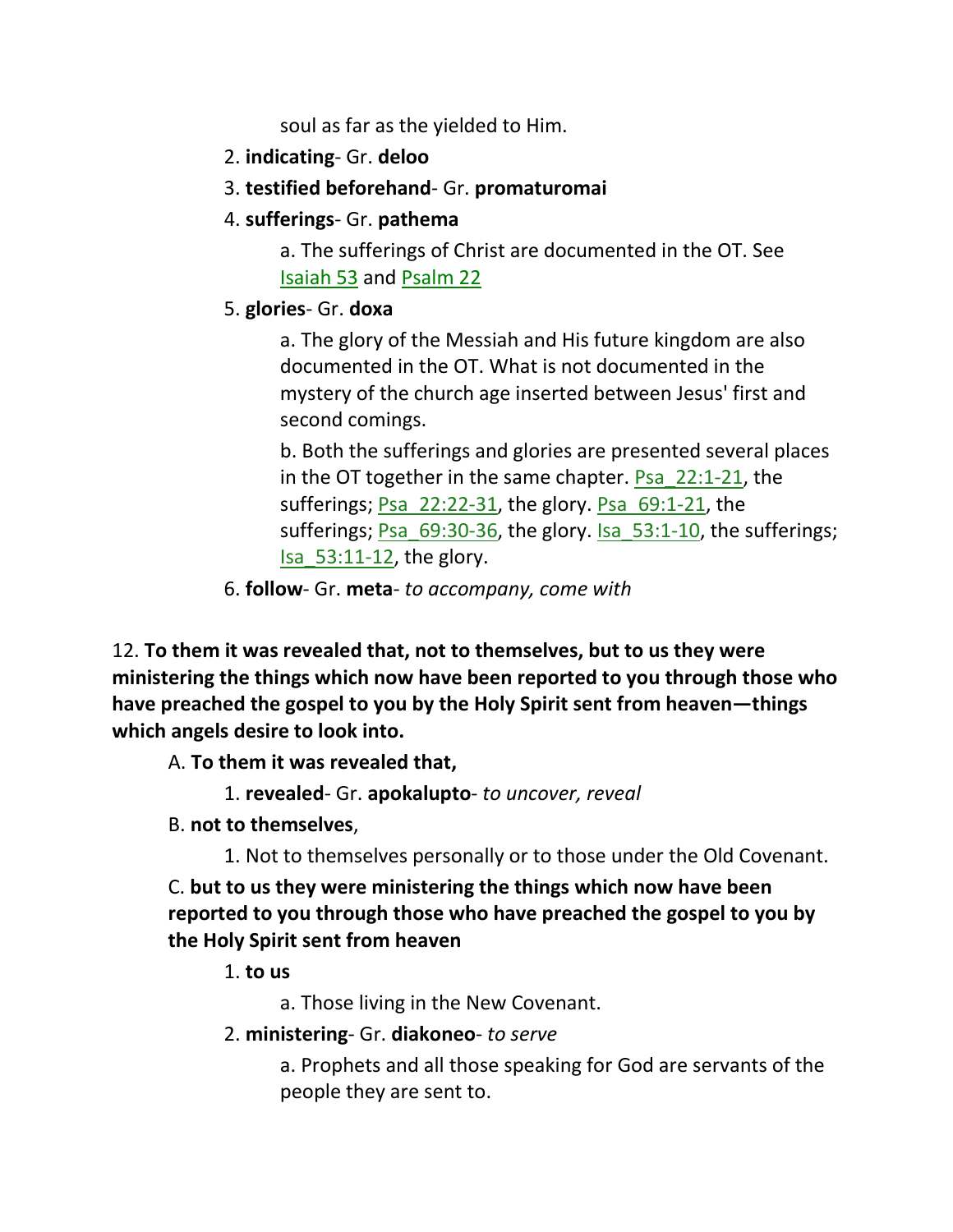3. **reported**- Gr. **anagello**- *to announce, make known*

### 4. **preached the gospel**- Gr. **euaggelizo**- *preach the good news*

a. The Holy Spirit will only anoint good news preaching. There is no anointing upon law preaching!

### 5. **sent**- Gr. **apostello**- *to send out on a mission*

a. The Holy Spirit was sent on a mission from heaven. He anoints ministers and attests to the preached Word with signs following. Matt. 28:20

b. Jesus told the disciples not to leave Jerusalem until they received the Holy Spirit. The Holy Spirit anoints men and women to preach the gospel with accompanying signs.

### 6. **heaven**- Gr. **ouranos**

a. The Holy Spirit was sent only after Jesus raised from the dead and sat down at the right hand of God. It was as if Jesus and the Holy Spirit slapped hands when Jesus arrived back in heaven and Jesus said to the Holy Spirit, "Tag, your it! Now it's your turn!"

b. Jesus said He had to leave or the Comforter would not come to them.

### D. **things which angels desire to look into**

## 1. **angels**- Gr. **aggelos**

a. Angels look at the church to learn about God's manifold wisdom. Eph. 3:10

b. Angels come to church and listen to the sermons to learn about our salvation. Do you go to a church that the angels leave better informed than when they came? If not, maybe you need to check out another church.

## 2. **desire**- Gr. **epithumeo**- *intense desire, craving, lust*

a. This shows that angels have emotions and desires. They are not mere robots that are programmed to serve God. Angels have a will. One third of the angels rebelled and decided to side with Lucifer when he fell.

3. **look into**- Gr. **parakupto**- *to bend beside, that is, lean over (so as to peer within)*

a. Angels watch us from above.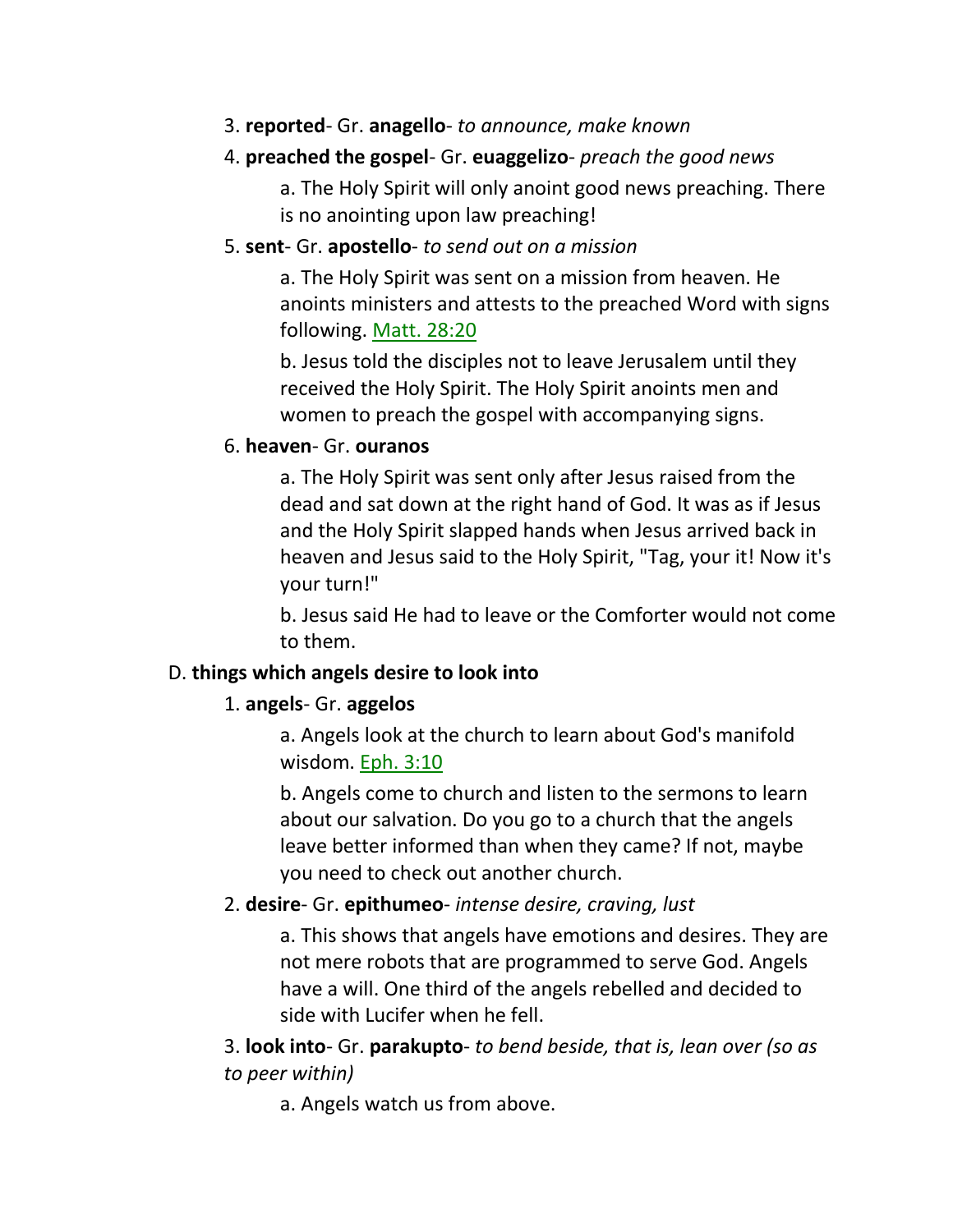13. **Therefore gird up the loins of your mind, be sober, and rest** *your* **hope fully upon the grace that is to be brought to you at the revelation of Jesus Christ;** 

A. **Therefore gird up the loins of your mind,**

1. **gird up**- Gr. **anazonnumi**- *a metaphor derived from the practice of the Orientals, who in order to be unimpeded in their movements were accustomed, when starting a journey or engaging in any work, to bind their long flowing garments closely around their bodies and fastened them with a leather belt.*

a. What we are to use to gird the loins of our mind with is truth. Eph. 6:14

b. It takes discipline of mind to only think on the truth of God's Word.

#### 2. **loins**- Gr. **osphus**

a. This is where creativity and reproduction takes place. What we allow into the loins of our mind is what will be birthed in our life whether it is of God, the world, or the devil.

#### 3. **mind**- Gr. **dianoia**- *deep thought*

a. A girded mind is one that is strong, composed, cool, and ready for action. -*Believer's Bible Commentary*

b. This means we need to have a disciplined mind that is trained to be stayed upon the Lord. Isa. 26:3, Col. 3:1-2

#### B. **be sober,**

1. **sober**- Gr. **nepho-** *without intoxication*

### C. **and rest your hope fully upon the grace that is to be brought to you at the revelation of Jesus Christ.**

1. **rest your hope**- Gr. **elpizo**- *to have a confident expectation of good*

- 2. **grace** Gr. **charis** *unmerited favor*
- 3. **brought** Gr. **phero**

### 4. **revelation**- Gr. **apokalupsis**

a. This is speaking of Jesus' return to the earth. However, there is a secondary application to this. When we get a revelation of Jesus, grace is imparted to us. Grace and peace is multiplied to us through the revelation knowledge of Jesus Christ.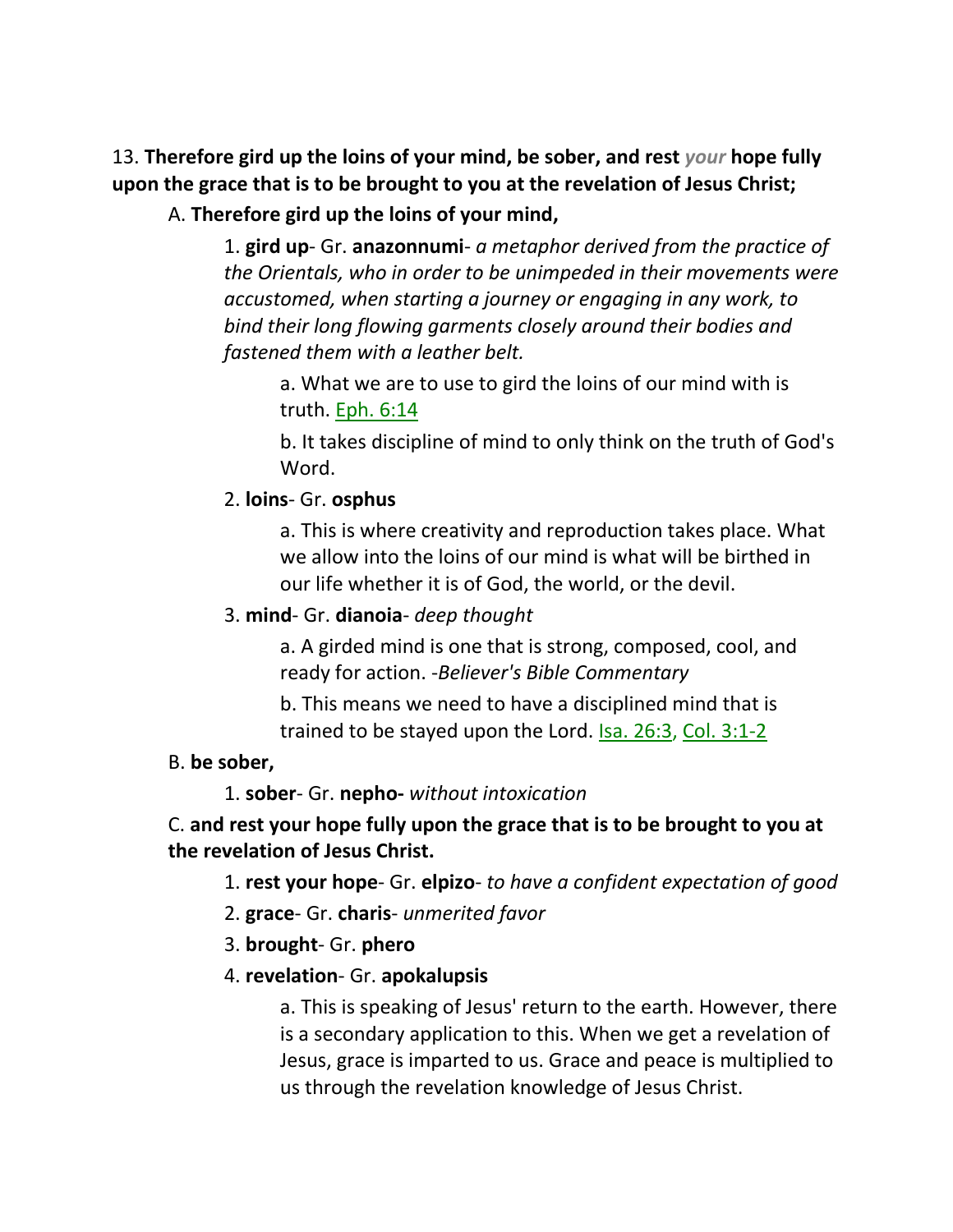14. **as obedient children, not conforming yourselves to the former lusts,** *as* **in your ignorance;** 

### A. **as obedient children,**

### 1. **obedient**- Gr. **hupakoe**

a. Obedience in the New Covenant is rooted in faith. Rom. 1:5, Rom. 16:26

b. Under the Old Covenant obedience was the root of God's blessings. In the New Covenant it is the fruit of God's blessings.

### 2. **children**- Gr. **teknon**

a. As the offspring of God we have His DNA in our spirit. His seed abides in us. 1 John 3:9

b. When we abide in Christ we bear the fruit of holiness. Rom. 6:22

### B. **not conforming yourselves to the former lusts,**

### 1. **conforming yourselves**- Gr. **suschematizo**

a. How we will break out of conforming ourselves to the world and our former lusts is by the renewing of our mind. Rom. 12:2

### 2. **former**- Gr. **proteron**

a. These are the lusts we lived in before we were saved.

## 3. **lusts**- Gr. **epithumia**

### C. **as in your ignorance**

### 1. **ignorance**- Gr. **agnoia**- *not knowing*

a. We will live free from lusts by the revelation knowledge of Jesus Christ. 2 Pet. 1:4 Revelation knowledge taps us into the divine nature of God in our spirit.

## 15. **but as He who called you** *is* **holy, you also be holy in all** *your* **conduct,**

## A. **but as he who called you is holy,**

1. **called**- Gr. **kaleo**

## 2. **holy**- Gr. **hagios**

a. Jesus is separate from sinners. Heb. 7:26

## B. **you also be holy in all your conduct**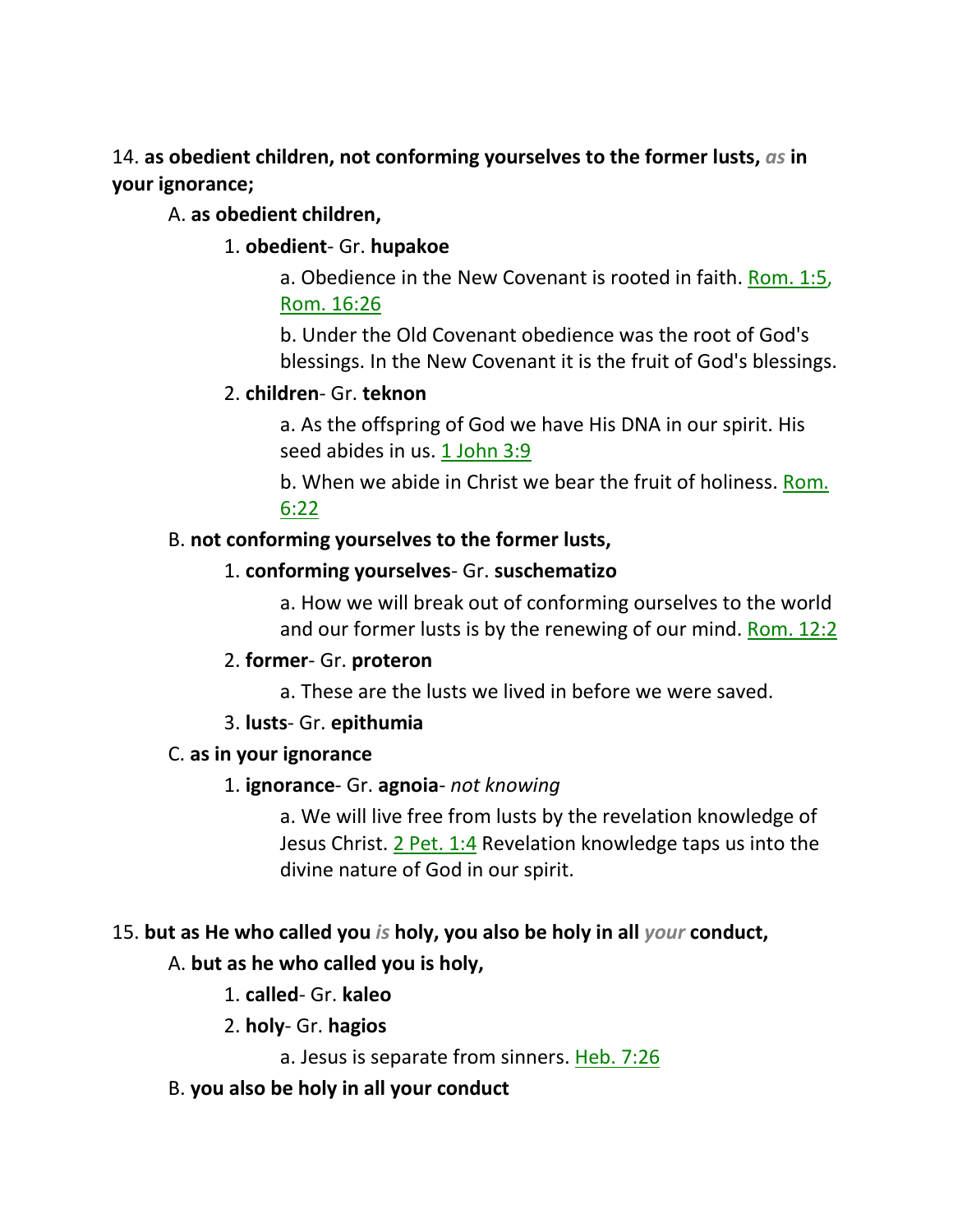## 1. **be**- Gr. **ginomai**- *become*

a. We become outwardly holy when we renew our minds that we are inwardly holy in Christ. Outward holiness does not come by right behaving, but by right believing. Right behaving comes from right believing.

## 2. **holy**- Gr. **hagios**- *holy, saint*

a. Christians are called saints 60 times in the NT.

## 3. **conduct**- Gr. **anastrophe**

a. Notice Peter is not saying here that we must be holy. We are holy already in Christ. He is saying we need to become holy in **our conduct**.

b. Identity gives birth to conduct. Whatever you believe your identity is, that is what will dictate your conduct.

# 16. **because it is written, "BE HOLY, FOR I AM HOLY."**

## A. **because it is written,**

## 1. **because**- Gr. **dioti**

a. This is a continuation of what was said in the previous verse. The subject there is not us being holy in our identity but becoming holy in our conduct.

## 2. **written**- Gr. **graphe**

# B. **Be holy,**

# 1. **be**- Gr. **ginomai**- *become*

## 2. **holy-** Gr. **hagios**

a. In context this is referring to our conduct not our identity. We are holy in our identity once we are born again. We don't become holy, we are holy. We can become holy in all our conduct however.

## C. **for I am holy**

## 1. **I am**

a. This is God's name.

## 2. **holy**- Gr. **hagios**

a. We have been grafted into the Holy One and share in His holiness.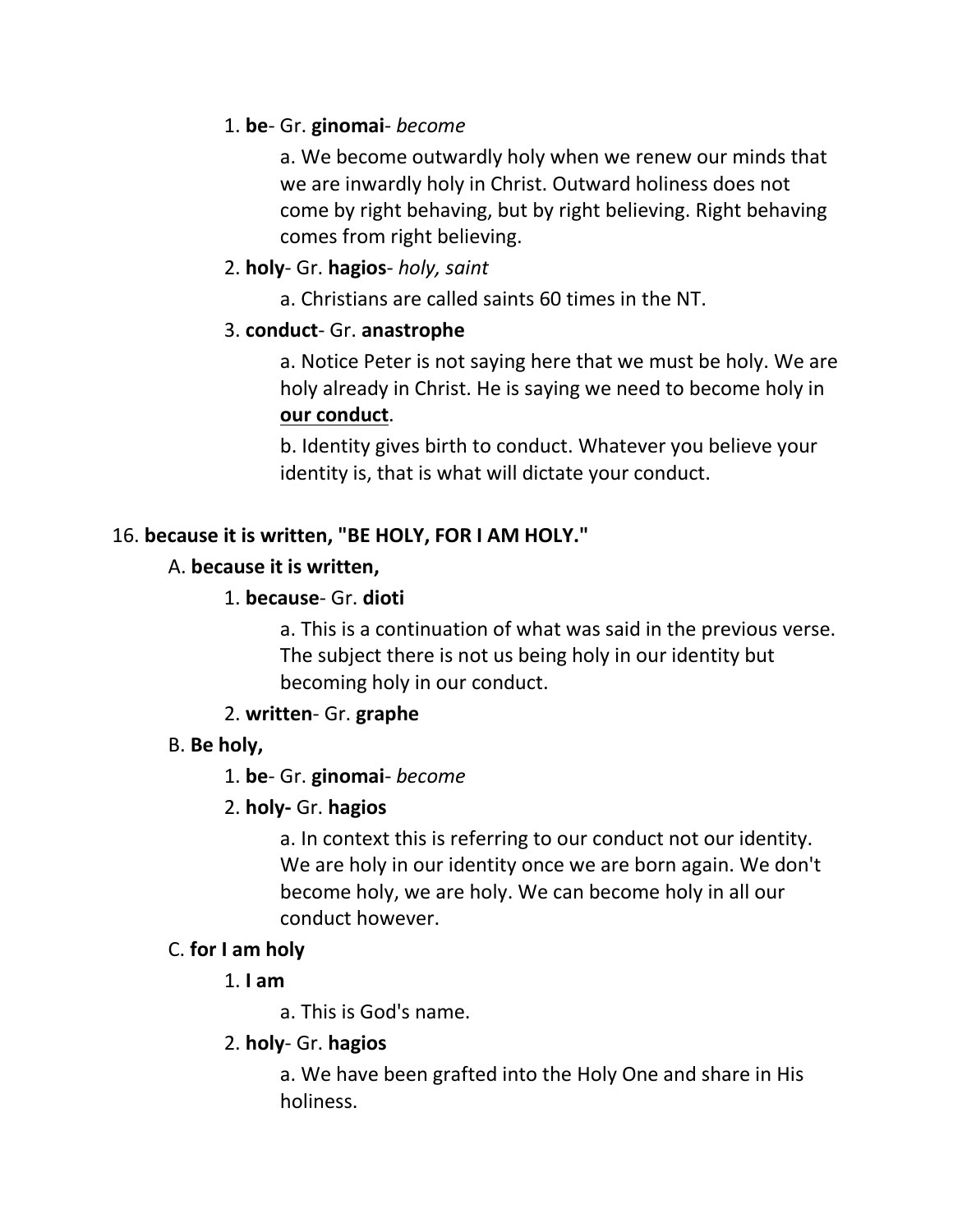## 17. **And if you call on the Father, who without partiality judges according to each one's work, conduct yourselves throughout the time of your stay** *here* **in fear;**

## A. **And if you call on the Father,**

## 1. **call upon**- Gr. **epikaleomai**

a. We can only call upon our Father once we accept His call given to us first. See vs. 15

## 2. **Father**- Gr. **pater**

a. Notice here the name of Father. The judging spoken about in this verse is not a judging on hell or heaven. We have been given the gift of salvation and God is now our Father. The judging referred to in this verse is concerning our works not us as an individual. We were judged at the cross in Christ.

# B. **who without partiality judges according to each one's work,**

# 1. **without partiality**- Gr. **aprosopoleptos**- *without respect of persons*

## 2. **judges**- Gr. **krino**

a. Some teach that all judgment is over at the cross and there will be no more. This is not the case. Our sins have been judged at the cross and we will not be judged for them ever again, but our works will be judged by God at the Judgment Seat of Christ.

## 3. **work**- Gr. **ergon**

a. This is speaking about the judgment of our works, not our sin. Our the guilt of our sins were judged at the cross. Our works will be judged at the Judgment Seat of Christ. Rom. 14:10, 1 Cor. 3:10-15, 2 Cor. 5:10

## C. **conduct yourselves throughout the time of your stay here in fear**

## 1. **conduct**- Gr. **anastrophe**

a. Again, Peter is talking in this section of scripture about our conduct, not our identity.

b. Our conduct is not for God, but for people as a witness to them.

## 2. **time**- Gr. **chronos**- *chronological time*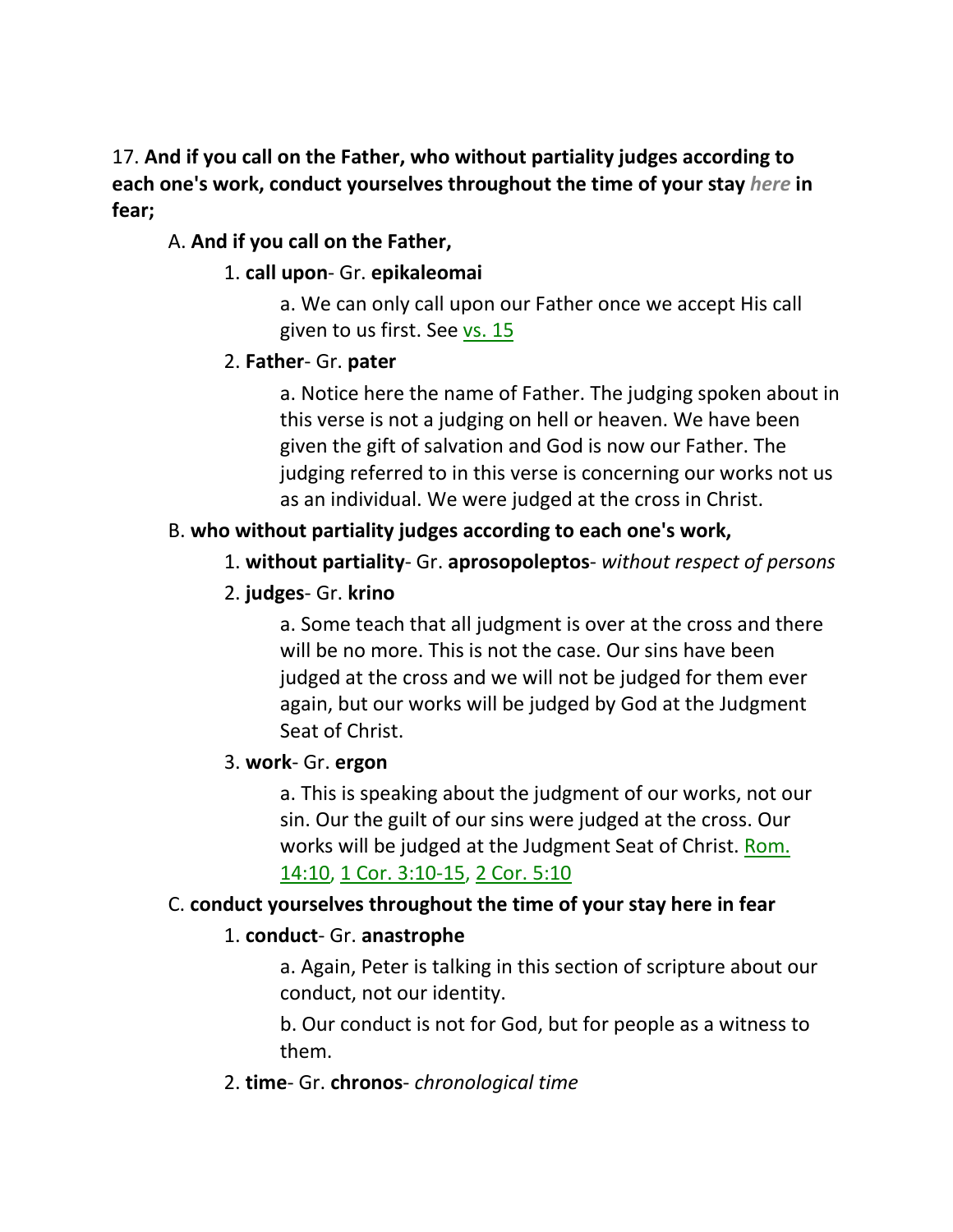a. We all have but a short time to stay here and work for God.

### 3. **stay**- Gr. **paroikia**- *to reside besides*

a. We need to keep a visitor mindset in respect to the world we live in.

### 4. **fear**- Gr. **phobos**- *reverence, awe*

a. This is not cringing fear, but a deep respect for God and for others around us.

# 18. **knowing that you were not redeemed with corruptible things,** *like* **silver or gold, from your aimless conduct** *received* **by tradition from your fathers,**

## A. **knowing that you were not redeemed with corruptible things,**

1. **knowing**- Gr. **eido**- *to know by mentally seeing or perceiving*

1. Fruitful Christian living comes by knowledge of Christ and His finished work and faith in it.

## 2. **redeemed**- Gr. **lutroo**- *to release on receipt of ransom*

1. This is the ransom price to free a slave from slavery or imprison

2. Sin comes with a price. Rom. 6:23 The price is life. Life is in the blood. Lev. 17:11 Jesus gave the ransom price of His blood to free us from the prison of sin and death.

## 3. **corruptible things**- Gr. **phthartos**- *liable to decay*

## B. **like silver and gold,**

## 1. **silver**- Gr. **argurion**

a. In the OT every male in Israel was to be redeemed by 20 shekels of silver. Ex. 30:12-13 Silver represents redemption. This redemption is by blood.

b. The silver stood for what really redeems us, which is the blood of Jesus. Money does not redeem souls.

## 2. **gold**- Gr. **chrusion**

# C. **from your aimless conduct received by tradition from your fathers**

1. **aimless**- Gr. **mataios**- *devoid of force, truth, success, result, useless, aimless*

## 2. **conduct**- Gr. **anastrophe**

a. Notice that we are redeemed not only our sins [vertically]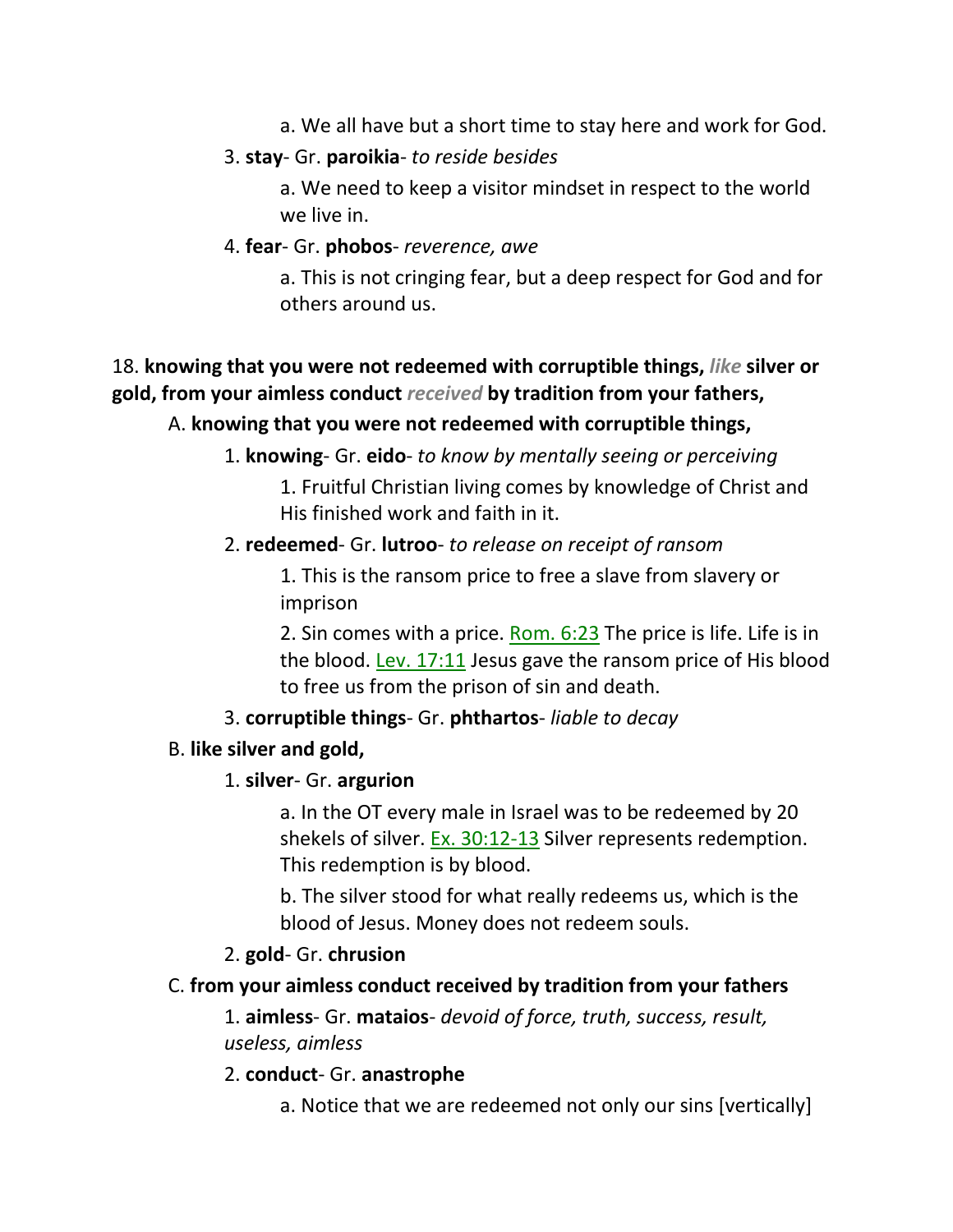before the Father, but also from godless conduct [horizontally].

b. Godless conduct can be a lifestyle of sin that we think of today, or a lifestyle of religion which is based upon works and personal merit and not upon Christ. Both are godless.

### 3. **received**- not in Greek- omit

4. **tradition from your fathers**- Gr. **patroparadotos**- *to give over from the fathers*

a. This was the teaching of the Law for righteousness. This teaching is devoid of God and puts all attention on yourself and what you can do for God. A life of religion and legalism is filled with activity but in the end it is totally empty. Only receiving grace and the free gift of righteousness are we filled with God and what is of God.

## 19. **but with the precious blood of Christ, as of a lamb without blemish and without spot.**

### A. **but with the precious blood of Christ,**

### 1. **precious**- Gr. **timios**- *what has value and weight*

a. This seems to be a common word usage for Peter. It is seems like the hard crusty fisherman had mellowed over the years.

b. The redemption of a human soul is precious. [Ps. 49:8 KJV] It took the precious blood of Jesus to do it.

#### 2. **blood**- Gr. **aima**

a. The blood of Jesus has inestimable value.

b. The blood of Jesus is the blood of God. See Acts 20:28

c. The blood of Jesus is eternal and can reach backwards and reach forwards to atone for all of mankind's sin for all time, once and for all.

d. The blood of bulls and goats could only temporarily cover sin and sins, but the blood of Jesus has forever purged and removed sin and sins from us!

#### B. **as of a lamb without blemish and without spot.**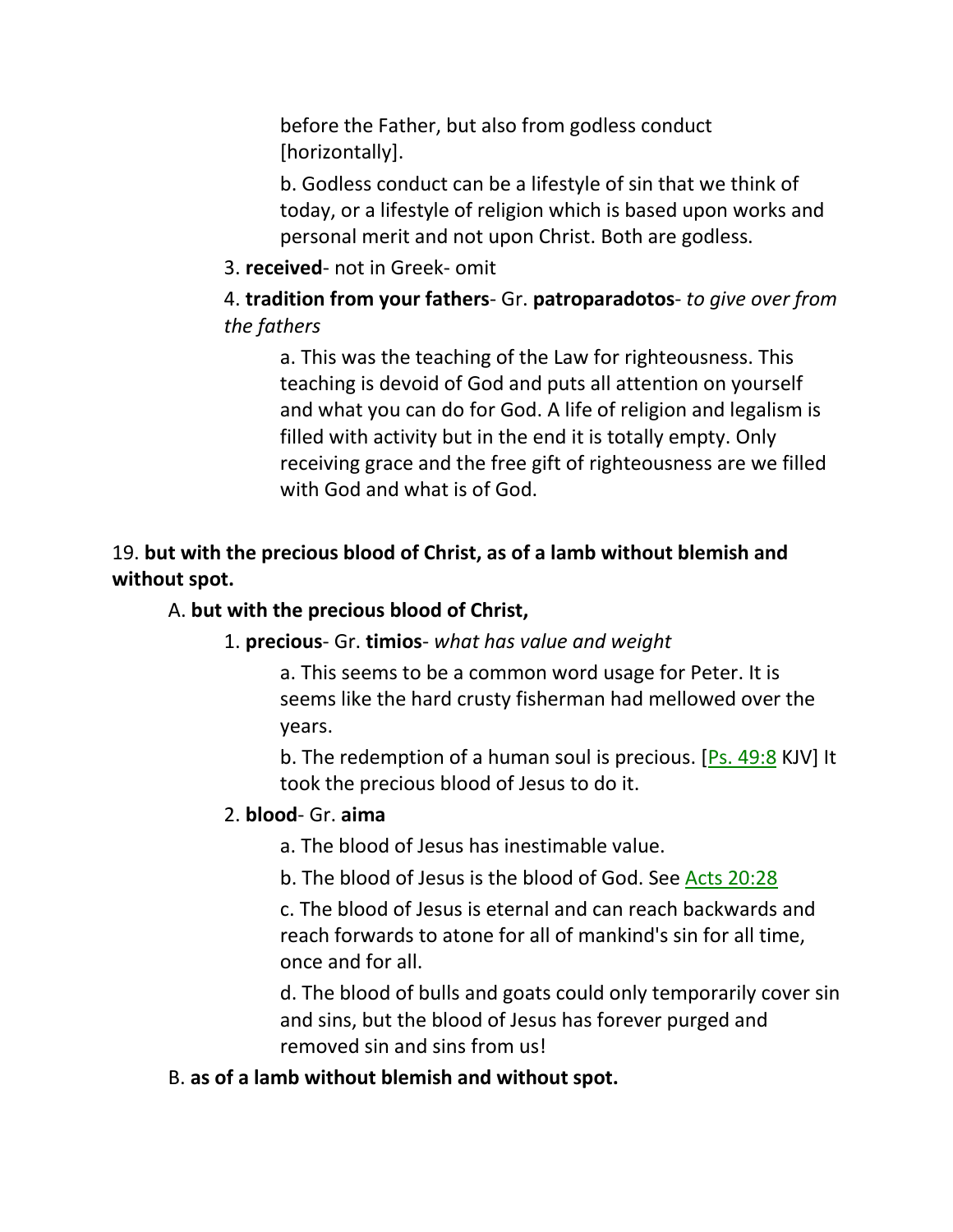### 1. **lamb**- Gr. **amnos**

a. Jesus is both the sacrifice and the High Priest of His own sacrifice. He is all in all!

2. **blemish**- Gr. **amomos**- *without blemish, faultless, unblameable* a. Jesus is the only man that did not have the sin nature or committed any acts of sin. This is why He was qualified to be our sacrificial substitute.

### 3. **without spot**- Gr. **aspilos**- *free from vice, unsullied*

a. Jesus took our sins and in exchange we receive Christ's perfect and spotless righteousness.

## 20. **Who verily was foreordained before the foundation of the world, but was manifest in these last times for you,**

## A. **Who verily was foreordained before the foundation of the world,**

1. **foreordained**- Gr. **proginosko**- *to know beforehand or in advance* a. This Greek word is used of individual Christians and Israel, but here it is used of Christ Himself. It is important that we don't separate our Christian experience from Christ Himself. We do not have our own individual foreknowing, calling, and predestination from God. Everything is wrapped up in Christ. Christ is the elect One. 1 Pet. 2:6 He is the foreknown One. He is the foreordained One. We just share what belongs to Him. We are elect in Him. We are foreknown in Him. We are foreordained in Him. We enter Christ by faith.

b. One of the aspects of God's nature is that He is omniscientknowing all things including the future. This is one of the aspects Christ emptied Himself of when He became a man on earth. Phil. 2:6 However, Christ now as taken back up that aspect and is omniscient.

## 2. **foundation**- Gr. **katabole**

a. Christ was the Lamb slain before the foundation of the world. God had salvation planned out before He laid the foundations of this world in Genesis. Rev. 13:8, Titus 1:2. 2 Tim. 1:9

b. In the mind and counsel of God, Christ was the answer for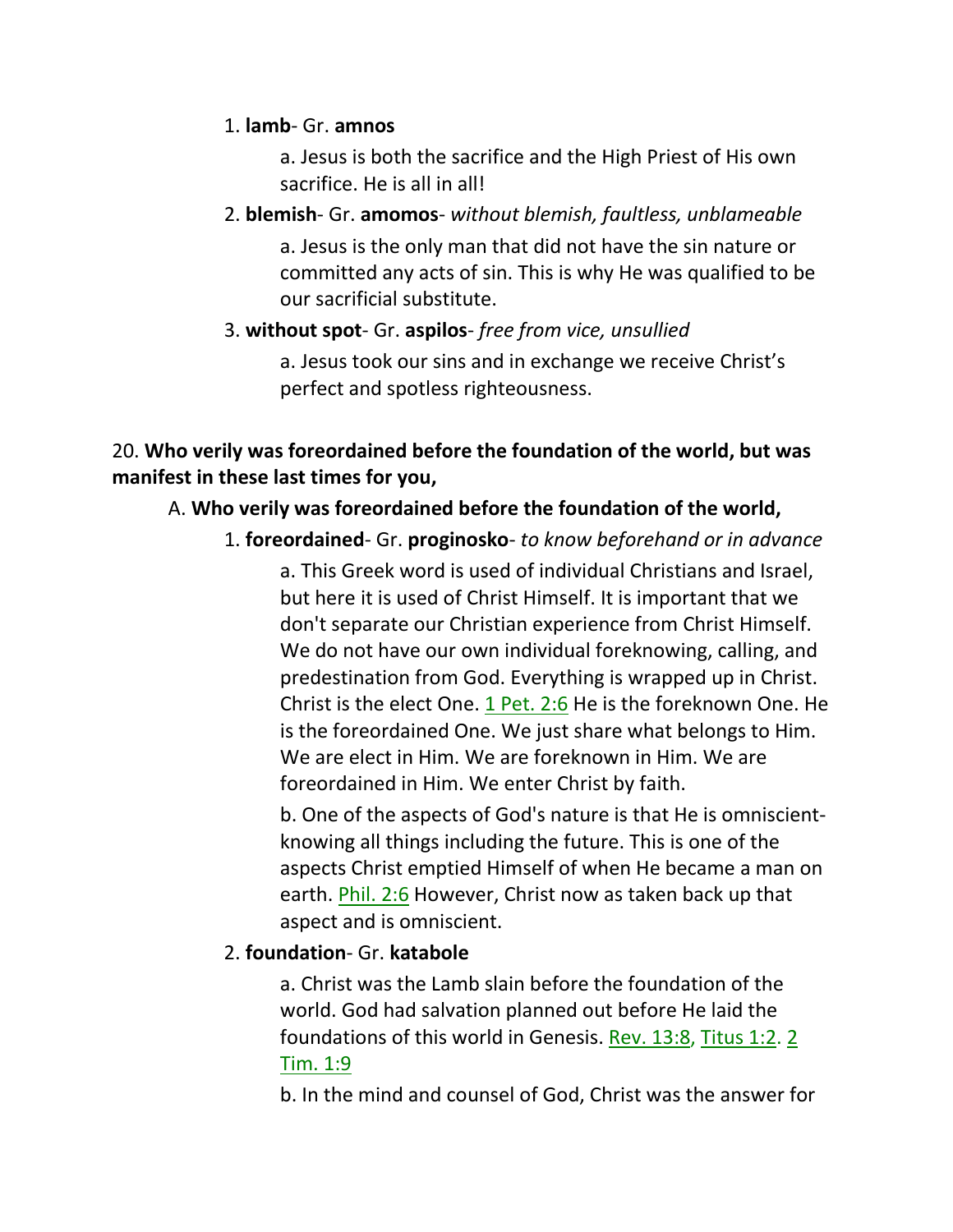man's sin before Adam and Eve sinned.

#### 3. **world**- Gr. **kosmos**

a. This was in Genesis 1.

### B. **but was manifest in these last time for you,**

### 1. **manifest**- Gr. **phaneroo**

a. This is God being made manifest in the flesh. 1 Tim. 3:16

### 2. **last**- Gr. **eschastos**

a. The last days began when Jesus was raised from the dead and exalted to the right hand of God. Acts 2:17

### 3. **time**- Gr. **chronos**

a. God created chronological time. He is outside of time and can look at all time past, present, and future all together as a whole. As a helicopter can see an entire multi-mile race course from start to finish from high in the air, so God outside of time can look down into time and see all of it together from start to finish. If I could explain this fully, then I would be God!

## 21. **who through Him believe in God, who raised Him from the dead and gave Him glory, so that your faith and hope are in God.**

# A. **who through Him believe in God,**

## 1. **through Him**

a. Jesus is the only way to God. John 14:6, Acts 4:12

## 2. **believe**- Gr. **pisteuo**- *to be persuaded, to rely upon*

a. NT believing is being persuaded to the point of action. The word *believe* is a verb.

b. This verse brings out that you don't truly believe in God if you don't go through Jesus first. 1 John 5:12, Joh 12:44 Many religions profess faith in God but reject Jesus. They don't really believe in God biblically speaking.

c. This verse also balances what is shared in the previous verse on the foreknowledge of God. God foreknows all who will be saved before they are born, but on our side we must believe upon Christ to enter into the foreordination and election of Christ. Basically, God knows in advance those who will believe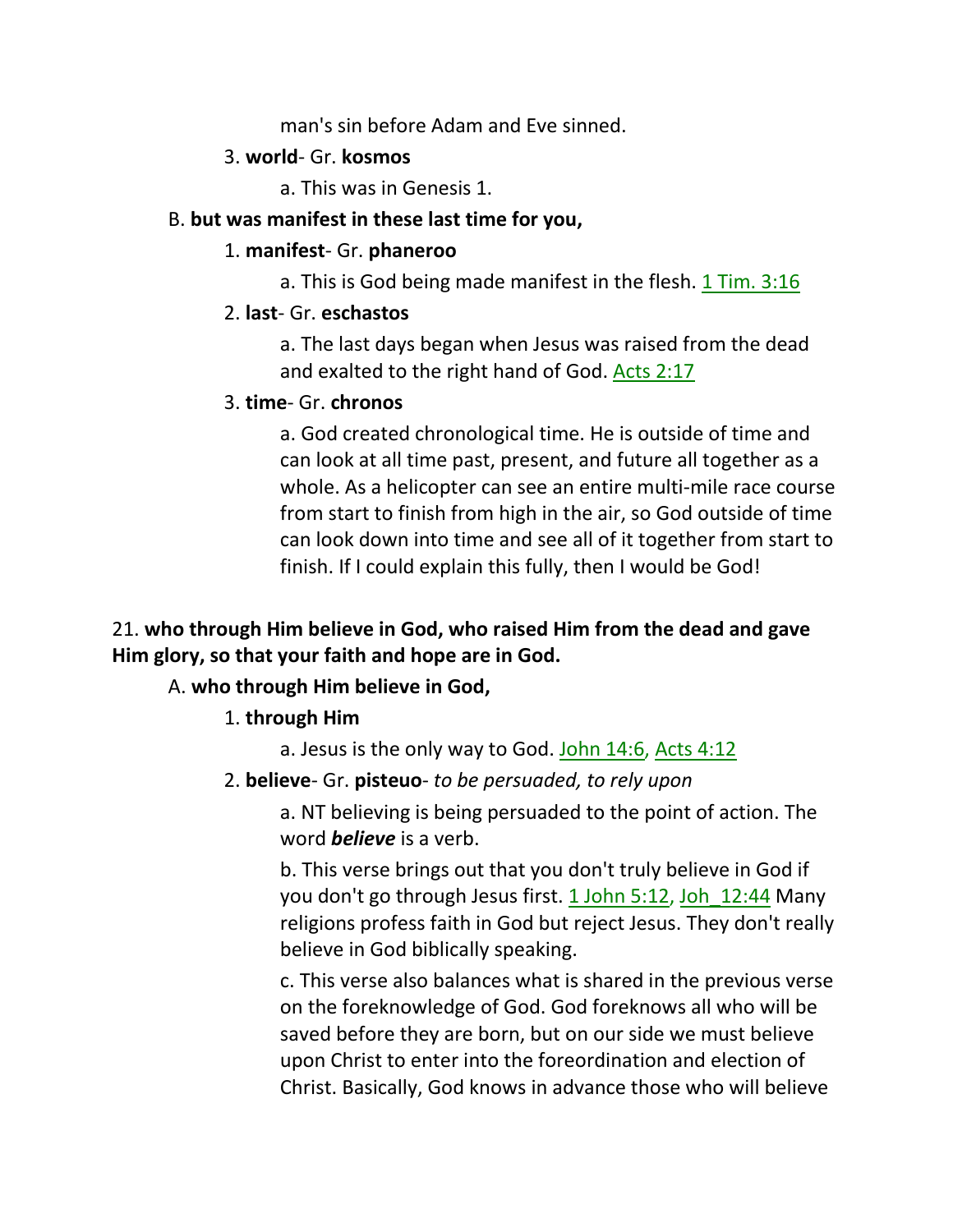upon Christ and enter into Him. He does not make people get saved however.

## B. **who raised Him from the dead and gave Him glory,**

- 1. **raised** Gr. **egeiro**
- 2. **dead** Gr. **nekros**

a. If you don't believe Jesus was raised from the dead you don't truly believe in God.

## 3. **gave**- Gr. **didomi**

# 4. **glory**- Gr. **doxa**

a. This was the glory that He had with the Father from all eternity. This is glory restored. John 17:5

# C. **so that your faith and hope are in God.**

# 1. **faith**- Gr. **pistis**

- a. Faith pertains to this life.
- 2. **hope** Gr. **elpis-** *confident expectation of good*
	- a. Hope pertains to the next life.

22. **Since you have purified your souls in obeying the truth through the Spirit in sincere love of the brethren, love one another fervently with a pure heart,**

## A. **Since you have purified your souls in obeying the truth though the Spirit in sincere love of the brethren,**

- 1. **purified** Gr. **hagnizo** *to make pure, purify, cleanse*
- 2. **souls** Gr. **psuche**

a. Our spirit has been saved by the Word of God [see next verse]. Our soul is being saved by the Word of God and believing it. James 1:21, Heb. 10:39 Our body will be saved at the Lord's return.

# 3. **obeying**- Gr. **hupokoe**

a. Obedience in the New Covenant is synonymous with believing. Rom. 1:5, Rom. 16:26

- 4. **truth** Gr. **aletheia**
	- a. This is the truth of the gospel.
- 5. **though the Spirit**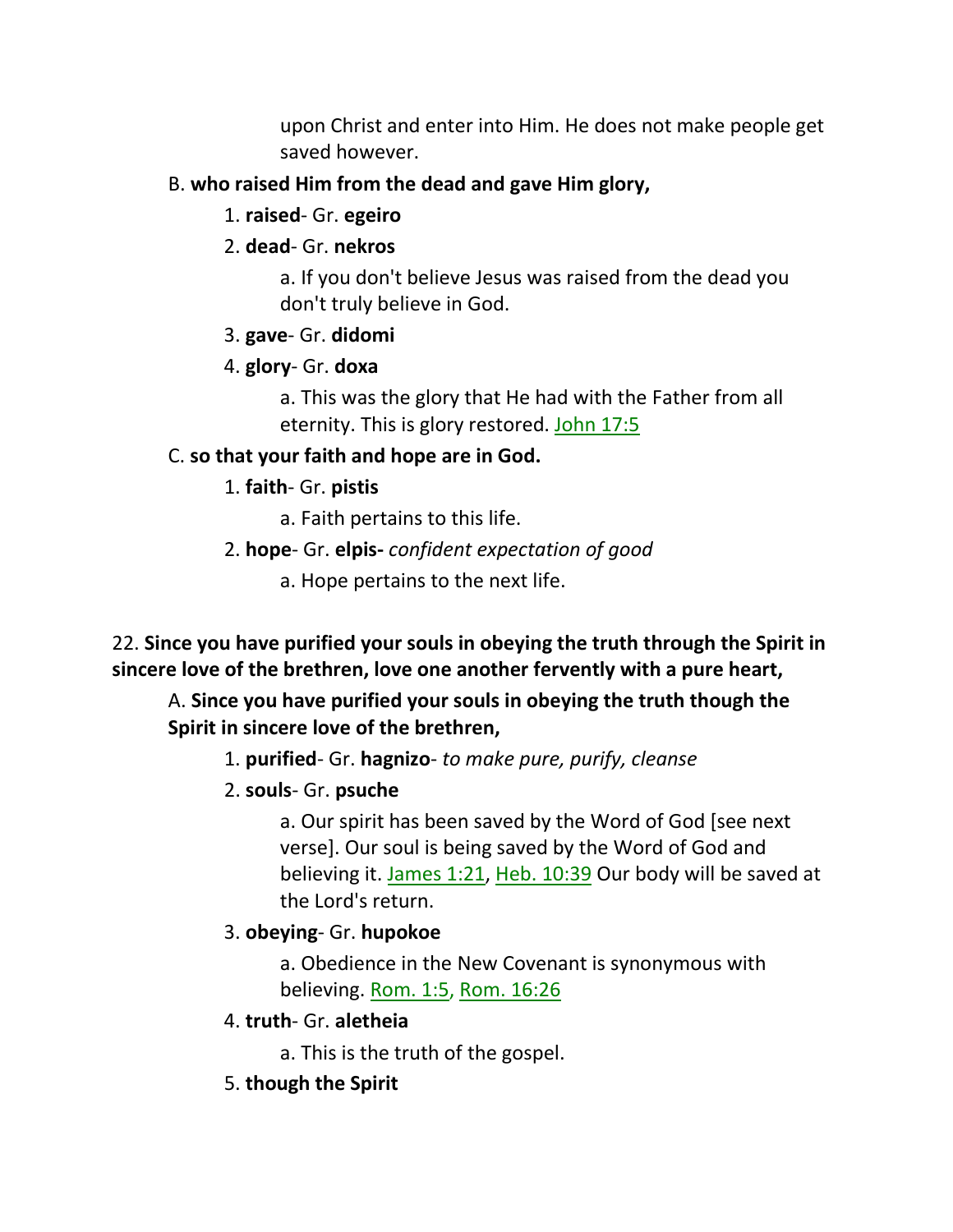a. This means it is not done by the effort of the flesh, but by faith in God's grace. The Spirit works on the basis of faith in grace.

b. When you put your faith in God's grace you will receive God's love for you. You can't give out what you don't possess. In our self we can't produce love for others. We can be conduits of God's love that has flowed into our hearts.

### 6. **sincere**- Gr. **anupokritos**- *not hypocritical*

a. Many people act like the love people to their face, but in reality they do not. It is fake.

7. **love of the brethren**- Gr. **philadelphia**- *fondness of brothers*

## B. **love one another fervently with a pure heart,**

- 1. **love** Gr. **agape**
- 2. **fervently** Gr. **ektenos** *earnestly, fervently, intensely*

a. The fire of the Spirit of God will cause love to simmer and come to a rapid boil in our life.

- 3. **pure** Gr. **katharos** *cleansed*
- 4. **heart** Gr. **kardia**

## 23. **having been born again, not of corruptible seed but incorruptible, through the word of God which lives and abides forever,**

### A. **having been born again,**

### 1. **born again**- Gr. **anagennao**

a. This occurred in our spirit, not soul or body. Our identity is who we are in our spirit. Our personality is who we are in our soul. Our identities changed when we got born again. This is why we will get a new name in heaven! It would confuse the government if we got it now!

b. You must be born again to enter into the kingdom of God. John 3:3-5

### B. **not of corruptible seed but incorruptible,**

- 1. **corruptible** Gr. **phthartos** *perishable*
- 2. **seed** Gr. **spora**
	- a. This word and the Greek word *sperma* come from the same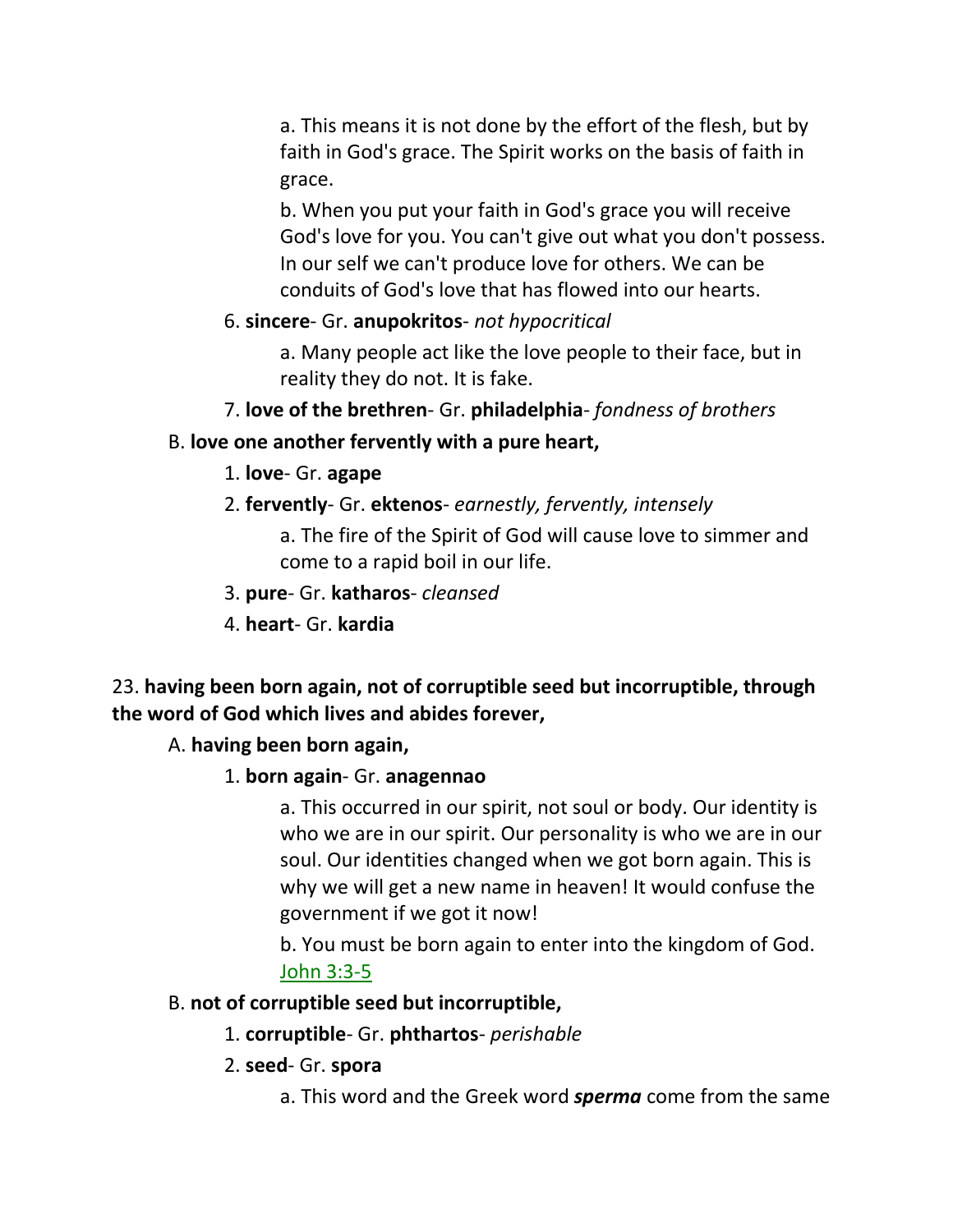root word- **speiro**. In 1 John 3:9 it says the seed of God abides in us. There it is the word *sperma*.

#### 3. **incorruptible**- Gr. **aphthartos**

#### C. **through the word of God which lives and abides forever**

1. **word**- Gr. **logos**

a. Jesus is the Word of God. John  $1:1-2$  We are born again through Jesus.

- 2. **lives** Gr. **zao**
- 3. **abides** Gr. **meno**
- 4. **forever** Gr. **eis aion**

a. Jesus Christ is the same yesterday, today, and forever.

## 24. **because "ALL FLESH IS AS GRASS, AND ALL THE GLORY OF MAN AS THE FLOWER OF THE GRASS. THE GRASS WITHERS, AND ITS FLOWER FALLS AWAY,**

#### A. **because all flesh is as grass**,

1. **flesh**- Gr. **sarx**

2. **grass**- Gr. **chortos**

a. Jas\_1:10-11

b. Our natural body will decay and die. Our resurrection body will be young, vibrant, and eternal!

#### B. **and all the glory of man as the flower of the grass,**

1. **glory**- Gr. **doxa**

#### 2. **man**- Gr. **anthropos**

#### 3. **flower**- Gr. **anthos**

a. I have given my wife many bouquet of flowers over the years. It would be nice to have just given her one bouquet, but they kept withering and dying!

#### C. **the grass withers,**

#### 1. **withers**- Gr. **xeraino**

a. Even the most beautiful and handsome human body will grow old, wrinkled and die.

#### D. **and its flower falls away**

1. **falls away**- Gr. **ekpipto**- *to fall out*